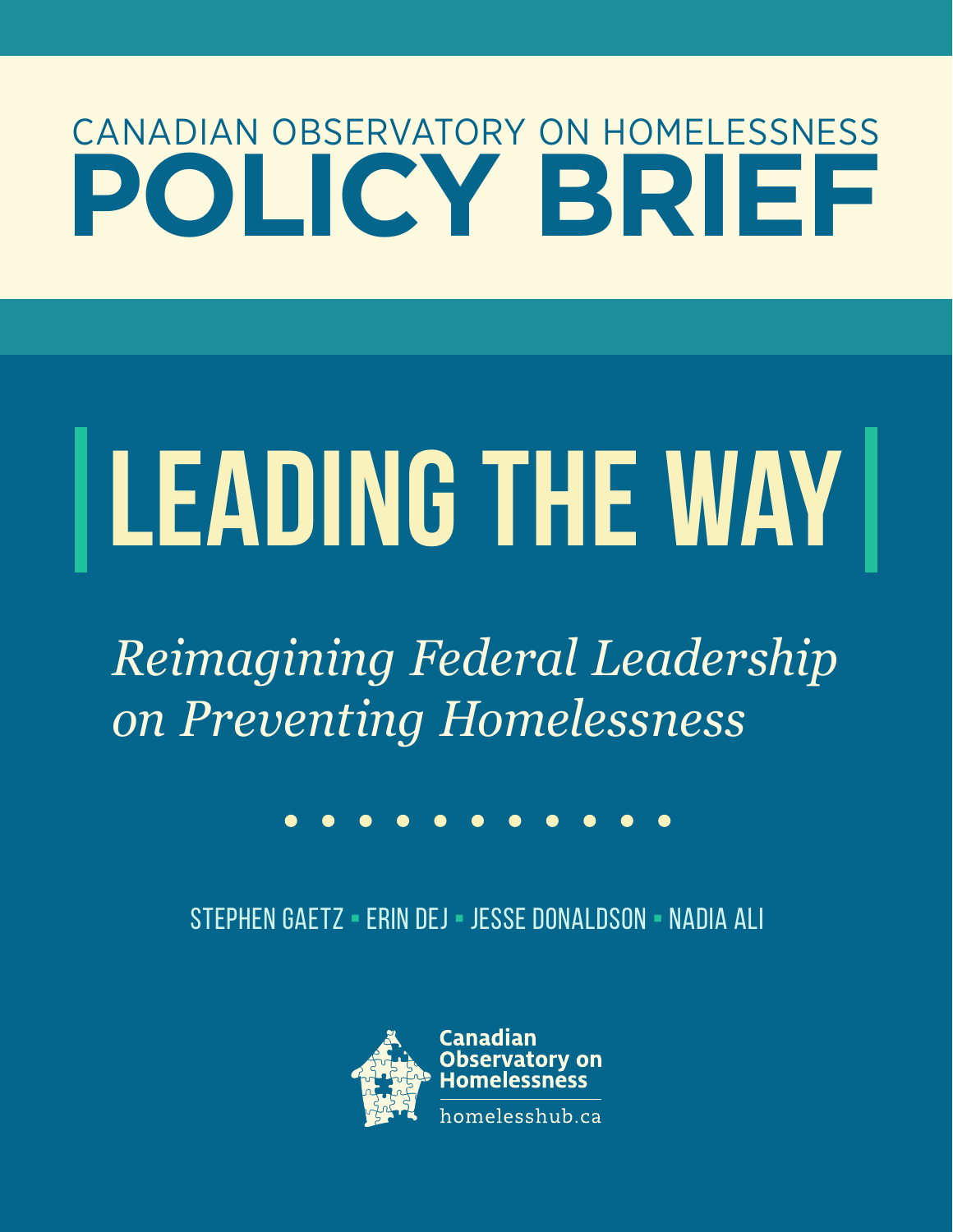# **LEADING THE WAY**

# *Reimagining Federal Leadership on Preventing Homelessness*

## STEPHEN GAETZ, ERIN DEJ, JESSE DONALDSON & NADIA ALI

© 2017 Canadian Observatory on Homelessness Press



This research paper is protected under a Creative Commons license that allows you to share, copy, distribute, and transmit the work for non-commercial purposes, provided you attribute it to the original source.

#### **HOW TO CITE THIS DOCUMENT:**

Gaetz, S., Dej, E., Donaldson, J., & Ali, N. (2017). Leading the Way: Reimagining Federal Leadership on Preventing Homelessness. Toronto: Canadian Observatory on Homelessness Press.



**DOWNLOAD** A New Direction: A Framework for Homelessness Prevention at: [www.homelesshub.ca/ANewDirection](http://www.homelesshub.ca/ANewDirection)

Design by Dylan Ostetto, Canadian Observatory on Homelessness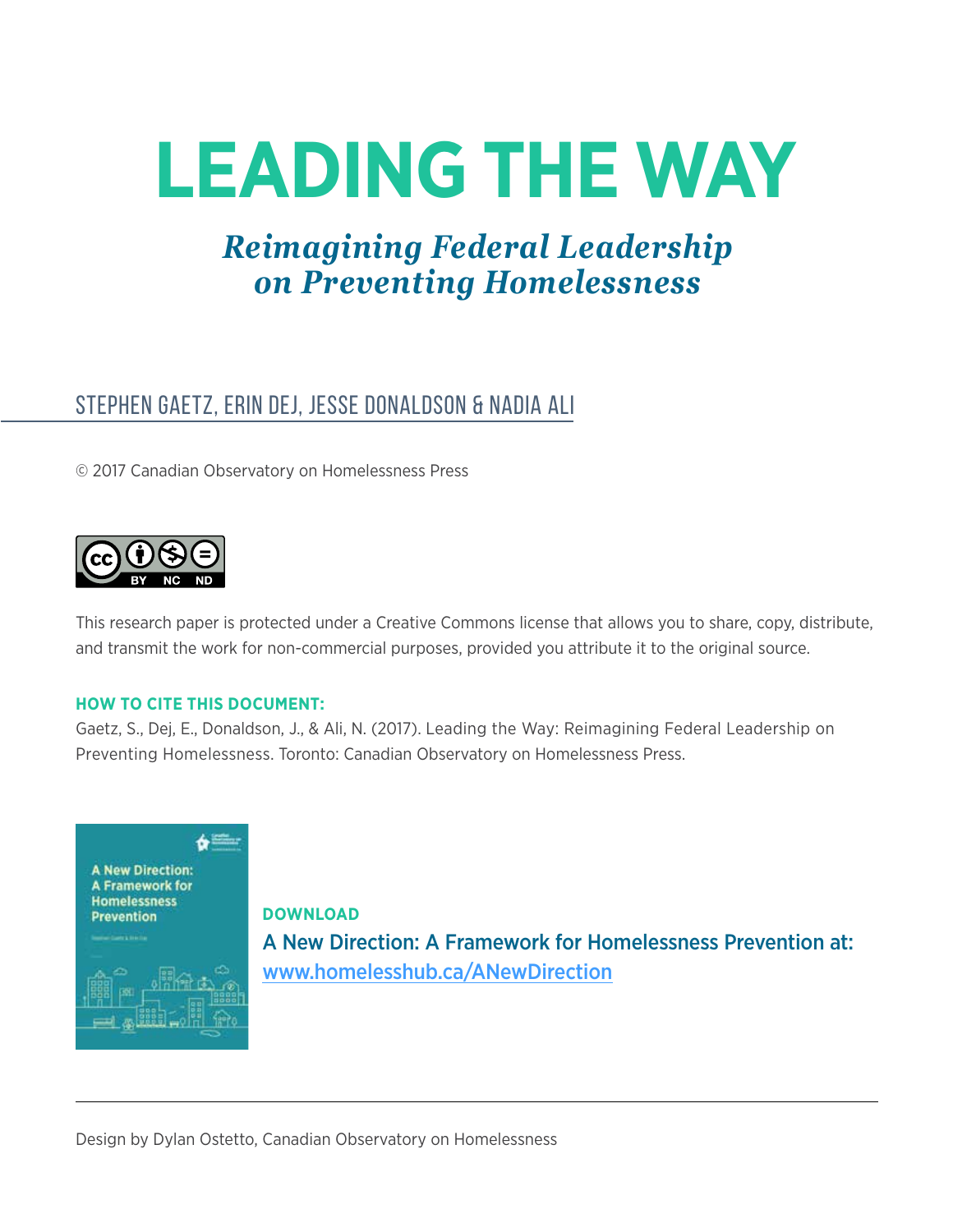*"I want to live in a world where we view access to housing, basic needs, privacy and dignity as human rights (rather than as privileges)"*

– [Stasha](http://homelesshub.ca/onepieceofmypuzzle) 

#### **ABOUT THIS BRIEFING NOTE**

Before us is a significant opportunity to reimagine the federal government's leadership role in homelessness. After more than 25 years of declining spending on affordable housing, the Government of Canada is launching a National Housing Strategy (NHS) with a 10-year investment in expanding the supply of affordable housing and enhancing sustainable longterm housing outcomes for Canadians. A key pillar of the NHS will be a renewal and redesign of the existing Homelessness Partnering Strategy.



The last renewal of HPS in 2013 saw the Government of Canada play an important leadership role in mobilizing the results of the At Home/Chez Soi study to expand the implementation of Housing First across Canada – in essence, opening the back door to homelessness.

As we turn towards a reimagined national strategy on homelessness, the Government of Canada has an opportunity to show leadership by closing the front door, through supporting a shift to homelessness prevention. This means stopping the flow of individuals and families into homelessness, and at the same time being unwilling to wait for such persons to find themselves in desperate situations — situations that can cause irreparable harm — before we help them exit homelessness. The renewed national strategy on homelessness can help make the shift to prevention through supporting communities to act quickly and creatively, to prevent homelessness before it ever begins.

Toward this end, the Canadian Observatory on Homelessness (COH) submits a bold vision for a national initiative on homelessness prevention, within a new national strategy on homelessness. The vision presented here can assist the Government of Canada in its commitment to preventing and ending homelessness for generations to come.

#### **IN THIS BRIEF WE COVER THE FOLLOWING:**

- *What is homelessness [prevention?](#page-3-0)*
- *Can the Government of [Canada play a leadership role](#page-7-0)  [in homelessness prevention?](#page-7-0)*
- *How can the prevention of [homelessness be prioritized](#page-11-0)  [within a reimagined national](#page-11-0)  [strategy on homelessness?](#page-11-0)*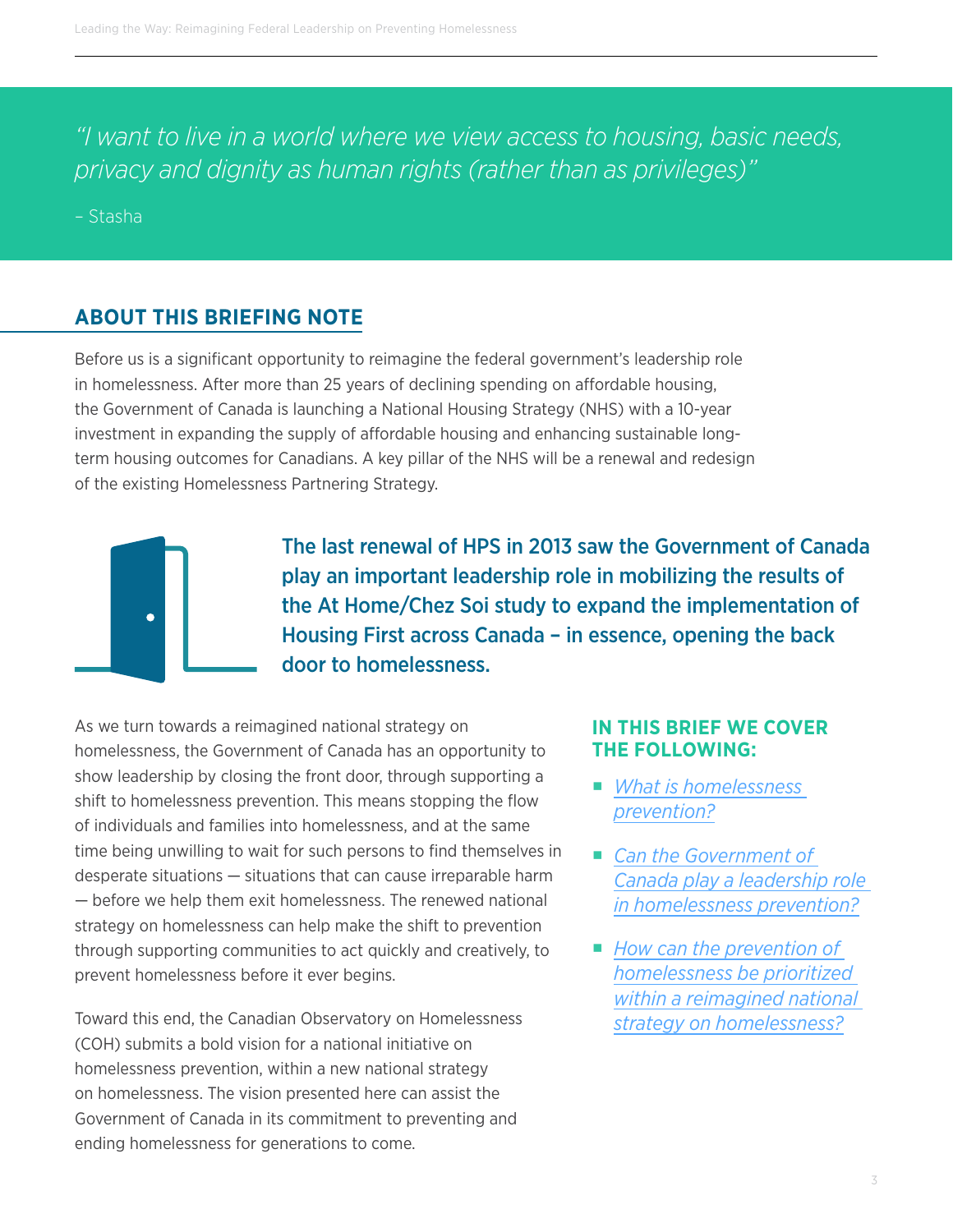## <span id="page-3-0"></span>**I. Understanding homelessness prevention**

Should homelessness prevention be a priority for the Government of Canada? When considering any major social and health issue — crime, dropping out of school, automobile safety, diabetes, and the spread of infectious disease — it is well understood that it makes sense to invest in prevention rather than wait until things get out of hand. It not only leads to better impacts for people, but is also generally more cost effective — hence the old saying, "a penny of prevention is worth a pound of the cure."



So while it is broadly understood by the general public that prevention makes sense, and it has been embraced to greater or lesser degrees across a number of policy areas, there has been a reluctance to consider the wisdom and value of prevention when it comes to homelessness, particularly in North America. Rather, over the past 25 years, much more effort, attention, and investment has been made in "managing" the problem through the use of emergency services, also known as the "crisis response." This means that our response to homelessness has, for the most part, focused on helping people [after](http://homelesshub.ca/sites/default/files/Culhane.2011.pdf) they have lost their housing. This [has led to](https://www.usich.gov/resources/uploads/asset_library/DennisCulhane_PrevCentApproHomelessnessAssist.pdf) "a situation that [Lindblom](https://www.researchgate.net/profile/Eric_Lindblom/publication/237343835_Toward_a_Comprehensive_Homelessness-Prevention_Strategy_1990/links/02e7e53ba9f560ca55000000/Toward-a-Comprehensive-Homelessness-Prevention-Strategy-1990.pdf) warned about nearly 20 years ago, one in which an absence of a prevention-oriented policy framework would lead to the institutionalization of homelessness."

Certainly, over the past 10 years we have seen an important shift in direction as communities across Canada have come to embrace Housing First as an alternative to the crisis response. Here, the Government of Canada has played a leadership role in making Housing First an important policy and practice direction in Canada. Bolstered by the success of the At Home/Chez Soi project and successful community efforts in Alberta, the Government of Canada renewed the [Homelessness Partnering Strategy in 2013.](http://www.caeh.ca/wp-content/uploads/2013/11/LandP-IIIb-Renewed-HPS-CAEH-with-speaking-points-revised-November-12-2013-3-2.pdf) The renewal set a strong policy direction supporting a shift to Housing First, particularly in addressing the needs of the chronically homeless with acute mental health and addictions issues. We are becoming better at opening the back door of homelessness by assisting people to move out of dire situations by providing them with necessary housing and supports.

As we shift from relying on emergency services to manage the problem, key questions remain: Do we only address homelessness as a problem after it has occurred? Must we only be concerned about addressing the needs of individuals once their problems become chronic and acute? Most importantly, where does the prevention of homelessness fit in our response?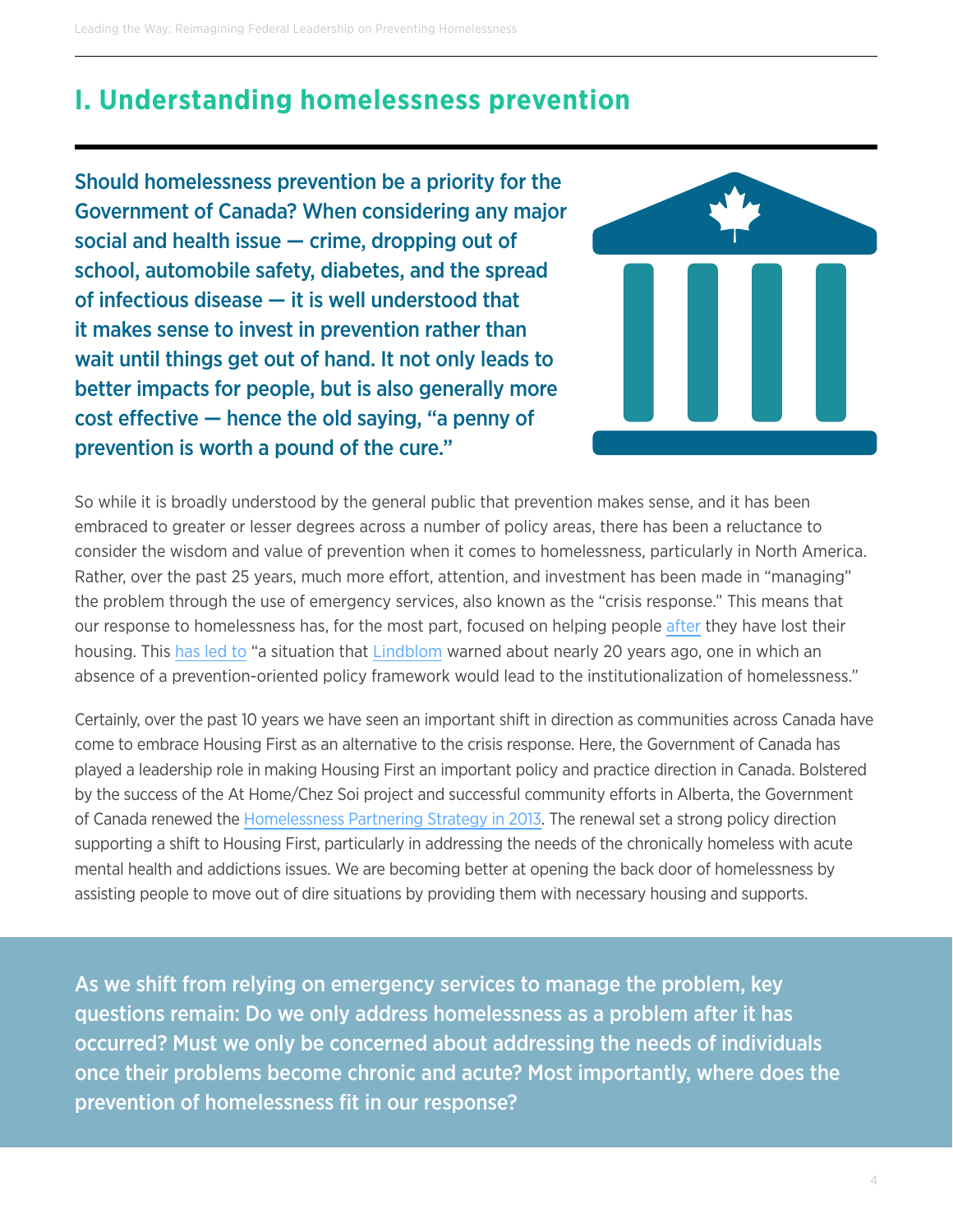#### **DEFINING HOMELESSNESS PREVENTION**

While most people "get" that the prevention of homelessness is generally a good thing, it isn't always clear what we mean by the concept. In order to address the lack of definitional clarity, the COH released [A New Direction: A Framework for Homelessness](http://homelesshub.ca/sites/default/files/COHPreventionFramework.pdf)  [Prevention.](http://homelesshub.ca/sites/default/files/COHPreventionFramework.pdf) The Definition of Homelessness Prevention and accompanying typology are complementary features of the framework designed to outline the legislation, policies, collaborative practices, and interventions that reduce the likelihood that someone will experience homelessness. In this framework, homelessness prevention is defined as:



*"Policies, practices, and interventions that reduce the likelihood that someone will experience homelessness. It also means providing those who have been homeless with the necessary resources and supports to stabilize their housing, enhance integration and social inclusion, and ultimately reduce the risk of the recurrence of homelessness."*

As we move towards a national homelessness prevention initiative, a key goal is building a collective understanding about what constitutes homelessness prevention and just as importantly, what it is not. Services and supports provided to people in an emergency context such as helping people to improve their health, develop life skills, etc., may be beneficial, but we cannot consider these homelessness prevention initiatives. In other words, only policies and initiatives designed to stop people from becoming homeless in the first place, or once they have exited homelessness, fit this definition.



In developing a national, prevention-based homelessness agenda, it is the role of the federal government to build alignment around a common definition and to set clear guidelines and parameters as to what homelessness prevention entails, much like the existing Homelessness Partnering Strategy did with Housing First.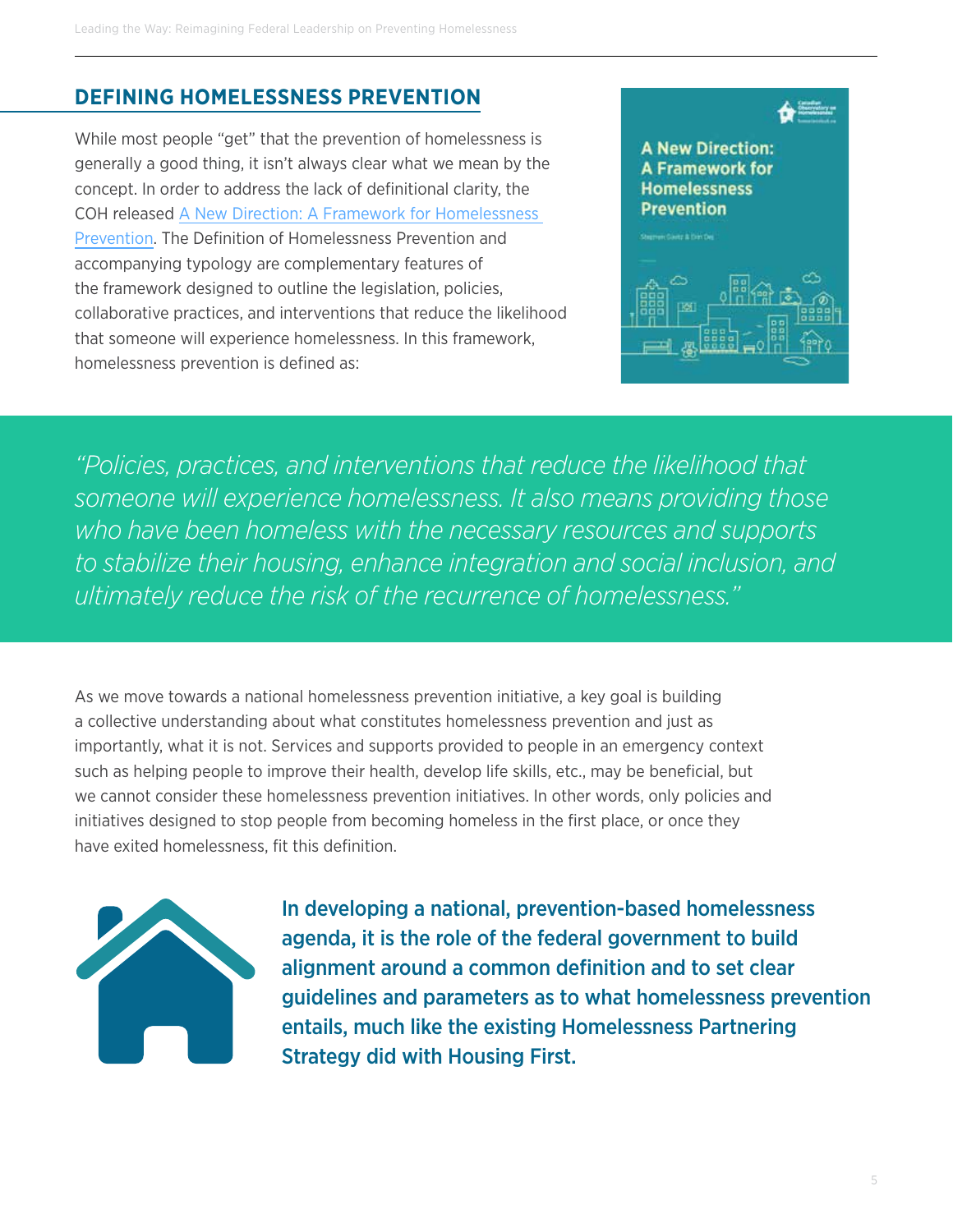# **THE TYPOLOGY OF HOMELESSNESS PREVENTION**

The Homelessness Prevention Framework includes a typology that outlines five areas where the legislation, policies, interventions, and practices can contribute to the prevention of homelessness in Canada.



#### **FIVE ELEMENTS OF THE TYPOLOGY ON HOMELESSNESS PREVENTION**

- **1. STRUCTURAL PREVENTION:** Legislation, policy, and investment to address risks of homelessness and increase social equality. E.g. situating housing as a human right, adhering to the Truth and Reconciliation Commission's Calls to Action, poverty reduction strategies, and income support, etc.
- **2. SYSTEMS PREVENTION:** Breaking barriers and enhancing access to services and supports. E.g. reintegration supports for those leaving public institutions, such as correctional facilities, hospitals, and child protection systems, etc.
- **3. EARLY INTERVENTION:** Responding to those at imminent risk of homelessness and providing crisis intervention to those who have recently experienced homelessness. E.g. effective outreach, coordinated intake and assessment, client-centered case management, and shelter diversion, etc.
- **4. EVICTIONS PREVENTION:** A type of early intervention, programs designed to keep people stably housed and avoid eviction. E.g. landlord/tenant mediation, rental assistance, emergency financial assistance, and legal advice and representation, etc.
- **5. HOUSING STABILITY:** Supporting people who have experienced homelessness to find and maintain housing. E.g. Housing First and supports to enhance health and well being, educational and employment, and social inclusion, etc.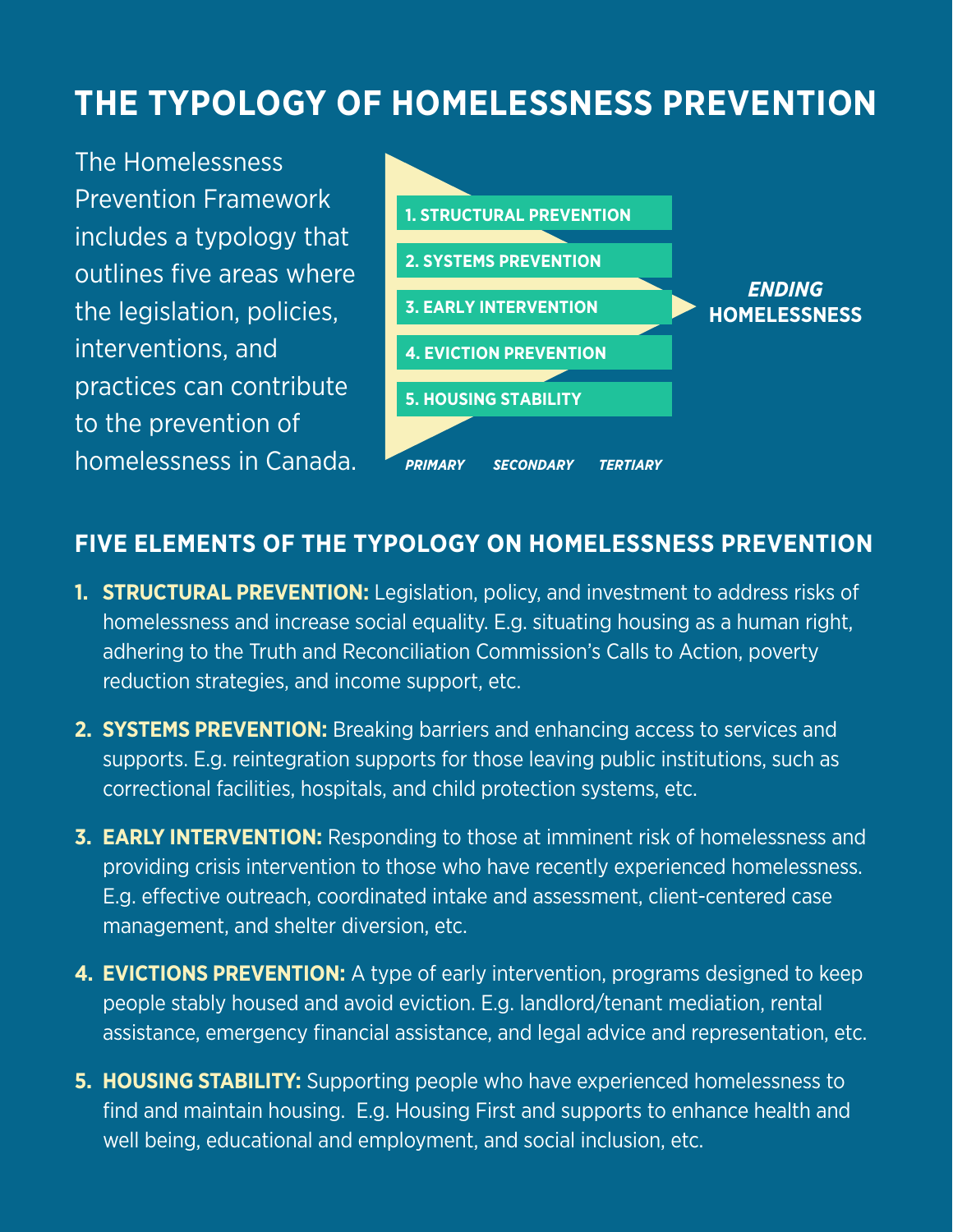The five elements of the typology work in concert to prevent homelessness, and span upstream approaches that focus on structural and institutional prevention, systems approaches to stop the flow of individuals from mainstream institutions into homelessness, and interventions designed to support people to reduce the risk of homelessness.



The approach to homelessness prevention suggested by our definition and typology necessarily requires:

- All orders of government be engaged in homelessness prevention. Higher levels of *government set policy and provide funding to support communities (which deliver the services) to adapt and implement prevention strategies based on local need and conditions;*
- *Within government, an integrated systems response that includes mainstream services and institutions (both public and private) and not the homelessness sector alone;*
- At the community level, an integrated systems approach is also required. *Homelessness service providers must work within a coordinated system (including mainstream services) with shared goals and data sharing. Mainstream service providers must necessarily be part of this integrated system for prevention to work;*
- *Data management and information sharing systems are necessary for effective systems integration. An integrated data management system should allow for early identification of people at risk of homelessness and tracking people through systems to ensure individuals and families get their needs met. Essentially, one becomes a client of the system, not just an agency;*
- ¡ *Coordinating prevention and Housing First strategies (including a philosophy that guides community planning) to address homelessness and ensure that for all individuals and families, their experience of homelessness is short, rare, and nonrecurring; and*
- *Evaluation and implementation of a system that allows for feedback and continuous improvement must be central to prevention policy and practice, both within and across communities and higher levels of government.*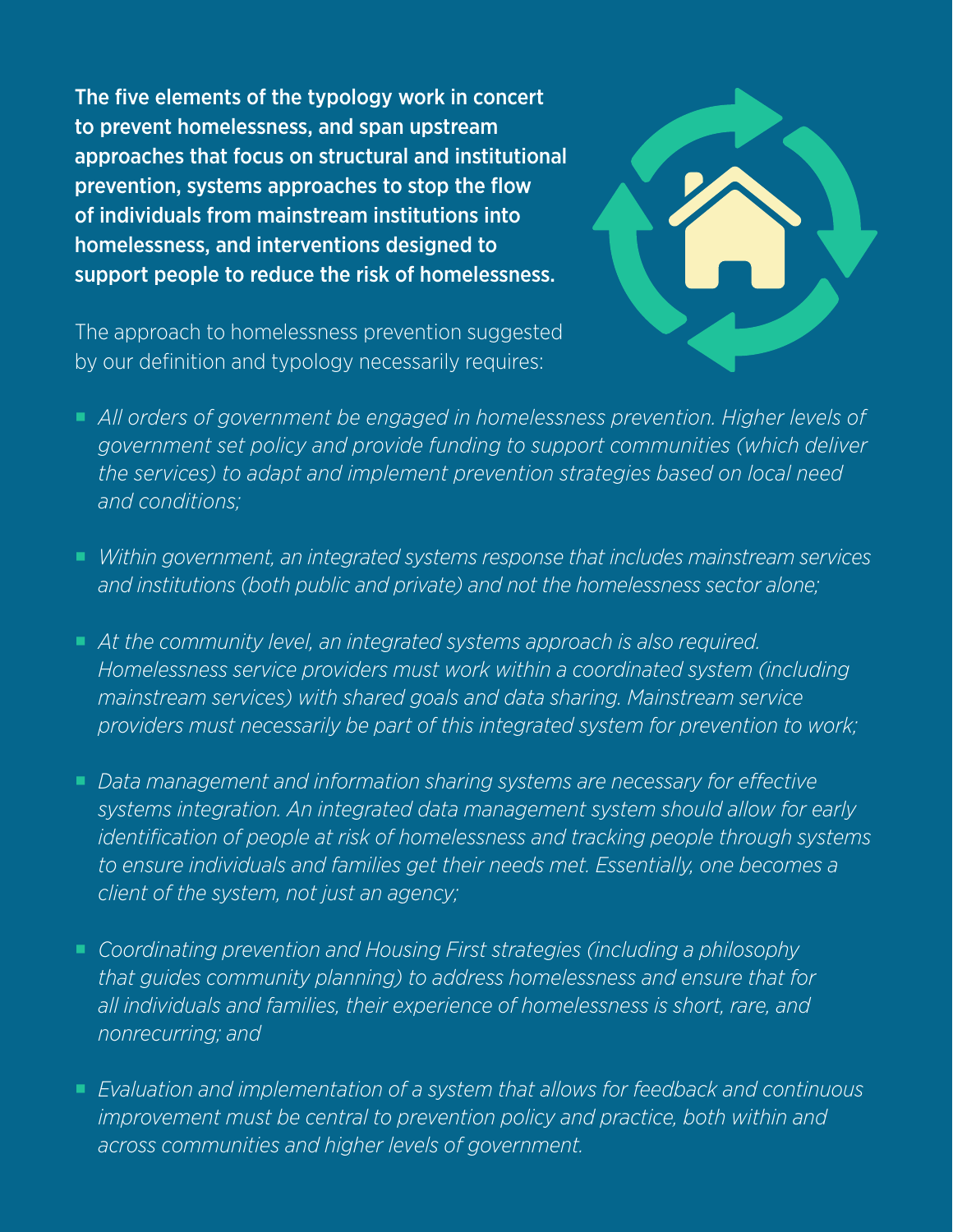# <span id="page-7-0"></span>**II. Federal leadership on homelessness prevention**

In Canada, all orders of government have a role to play in homelessness prevention. As a "fusion policy" issue, homelessness touches on many of the responsibilities of senior levels of government, including health care, housing, corrections and criminal justice, child and family services and supports, income supports, education, employment and training, etc. All of this begs the question of the role of the Government of Canada in homelessness prevention.

One of the key lessons learned from the 2013 renewal of the Homelessness Partnering Strategy is the importance of federal leadership on homelessness. As mentioned above, by prioritizing Housing First not only through policy recommendations, but funding, the Government of Canada has had an enormous impact on taking Housing First to scale. This would not have happened had the Government of Canada not provided leadership and support to communities, provinces, and territories.

With the renewal of a national strategy on homelessness, there is a similar opportunity for the federal government to demonstrate leadership by establishing a national strategy on homelessness prevention to complement its continuing investment in, and focus on, Housing First. Having made progress on opening the back door out of homelessness, we can now also focus on closing the front door.



#### **A NATIONAL STRATEGY ON HOMELESSNESS THAT PRIORITIZES VENTION SHOULD EMBRACE THE FOLLOWING GUIDING PRINCIPLES:**

- ¡ *The prevention of homelessness can exist as a priority alongside the necessary focus on Housing First to help people exit homelessness and achieve housing stability;*
- *To support a shift to prevention, there will need to be a dedicated investment by the Government of Canada;*
- ¡ *Funded prevention initiatives need to clearly align with the definition of homelessness prevention, provided here;*
- ¡ *Effective homelessness prevention cannot be the responsibility of the homelessness sector alone, so opportunities for interministerial collaboration and co-funding of initiatives should be prioritized;*
- ¡ *In respecting provincial/territorial/ Indigenous jurisdictions, the Government of Canada must work with other orders of government to align and collaborate on homelessness prevention; and*
- ¡ *Because there are gaps in our knowledge about what works and for whom, homelessness prevention should be a priority for investments in research and innovation.*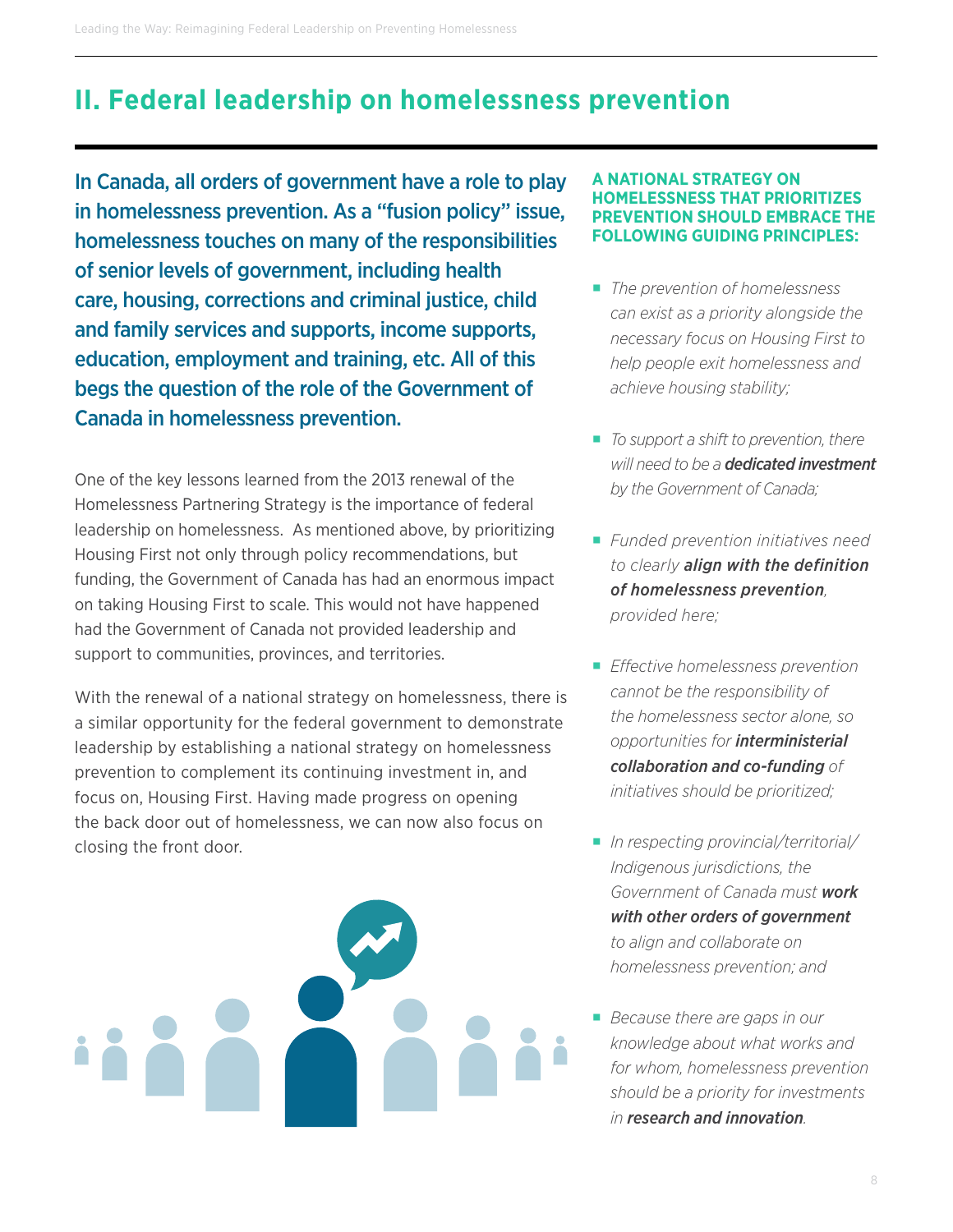In summary, moving towards a prioritization of homelessness prevention will require a strong policy framework and investment. It will also require innovation, experimentation, and a tolerance for risk, characterizations not often attributed to the public sector. Fortunately, the current federal government — alongside communities, provinces, and territories — are entering a new era, one that allows for the innovation and improvements required to sustainably prevent and end homelessness.

The good news is that we do not have to start from scratch. Homelessness prevention is not new. There are examples of program and community level interventions across the country and abroad (see Appendix A). However, in Canada, there has been a lack of demonstrable success incorporating these interventions into a coherent and broad-based strategy at the national, regional, and community levels.

#### **CAN HOMELESSNESS PREVENTION BECOME A PRIORITY?**

A common barrier to moving in the direction of homelessness prevention  $-$  at least in North America  $-$  is the belief that it is difficult, if not impossible, to demonstrate that a preventionbased intervention actually stopped any given individual from experiencing homelessness. This is because the causes of homelessness are complex and involve a number of interacting factors that may play out in different ways from individual to individual. While prediction is a challenge, we need to consider outcomes at an aggregate (population based) level rather than simply assessing the impact on a given individual. That the seasonal flu vaccine is effective with only 50-70% of cases does not stop us from investing in it because at a population level it reduces incidences  $-$  and the spread  $-$  of the virus.



With regards to homelessness prevention, there is a growing body of research that demonstrates that an [investment](http://homelesshub.ca/sites/default/files/2014 Successful Tenancies - FINAL.pdf) in the prevention of homelessness [pays dividends.](http://eprints.whiterose.ac.uk/106641/1/Better_than_cure_Testing_the_case_for_enhancing_prevention_of_single_homelessness_in_England_FINAL_FULL_REPORT_2.pdf) A [2016 cost benefit analysis](http://eprints.whiterose.ac.uk/106641/1/Better_than_cure_Testing_the_case_for_enhancing_prevention_of_single_homelessness_in_England_FINAL_FULL_REPORT_2.pdf) from the United Kingdom suggested that preventive measures focusing on early intervention would reduce the public cost of addressing homelessness from \$56,000 (CDN) per person annually, to \$14,924 (CDN).<sup>1</sup>

In building a national homelessness prevention strategy, the Government of Canada can also draw on examples from a number of other jurisdictions both internationally and within Canada that have moved in this direction (see Appendix 1 for details). [Australia](https://www.dss.gov.au/sites/default/files/documents/02_2013/dept_review_of_the_reconnect_program.pdf) provides one of the most successful examples of homelessness prevention with a federal initiative launched in the early 1990s. The Reconnect program focuses on early intervention, mobilizing partnerships between community-based organizations and schools, targeting youth and their families. The program, which has evolved over time, has reduced the risk of homelessness for [72% of its users.](https://www.dss.gov.au/sites/default/files/documents/02_2013/dept_review_of_the_reconnect_program.pdf)

<sup>1</sup> Though this is a UK study, the figure for the annual cost of supporting someone who is homeless is consistent with recent [Canadian estimates](http://cmajopen.ca/content/5/3/E576.full).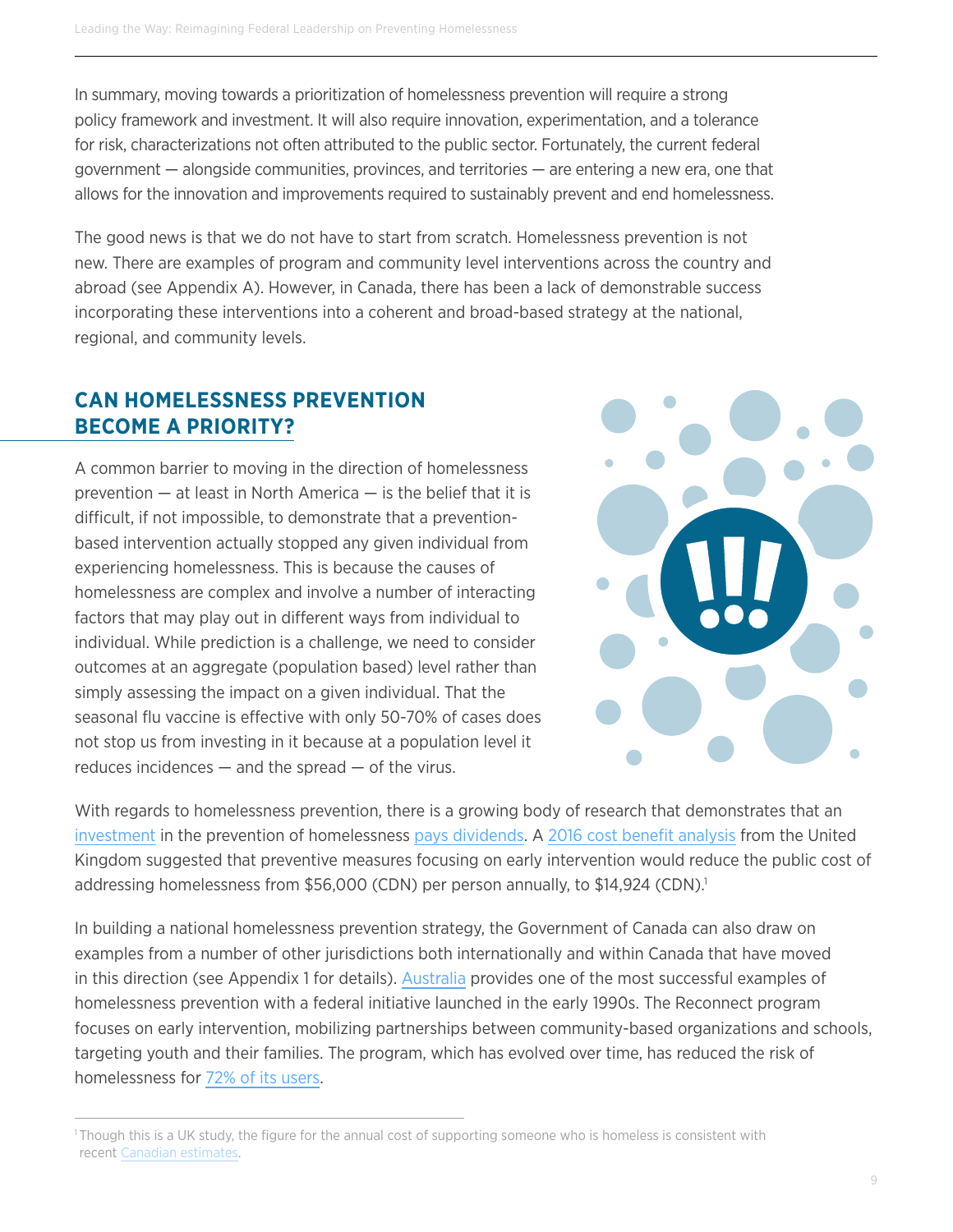In Europe, countries such as Finland, Ireland, England, and Wales have prioritized and invested in homelessness prevention. [The Housing \(Wales\) Act 2014](http://gov.wales/topics/housing-and-regeneration/legislation/housing-act/?lang=en) has proven transformative in Wales, even over a short period time. Grounded in a rightsbased approach, the Act dictates that local authorities are legally required to take reasonable steps toward preventing and alleviating homelessness. By creating a fiduciary responsibility to prevent homelessness, the Welsh Government has created accountability, [triggering](http://www.feantsa.org/download/article-4592410342917616893.pdf) an almost [instant reduction](http://www.feansta.org/download/article-4592410342917616893.pdf) in emergency shelter use.

Similarly, [England's Homelessness Act 2002](http://www.legislation.gov.uk/ukpga/2002/7/contents) — which mandated that local authorities produce strategies to prevent homelessness — created a 46% reduction in the number of households experiencing homelessness. By implementing strategies similar to those identified in the [Homelessness Prevention Framework,](http://homelesshub.ca/sites/default/files/COHPreventionFramework.pdf) England saw a 70% reduction in statutory homelessness<sup>2</sup> from 2003 – 2010. This past year, the British Parliament showed its commitment to prevention by passing legislation similar to the Wales model.

There are also compelling Canadian examples of provinces and communities that have embraced homelessness prevention. In Quebec, the homelessness strategy [Politique nationale](http://homelesshub.ca/resource/politique-nationale-de-lutte-%C3%A0-l%E2%80%99itin%C3%A9rance-ensemble-pour-%C3%A9viter-la-rue-et-en-sortir)  [de lutte à l'itinérance – Ensemble pour éviter la rue et en sortir](http://homelesshub.ca/resource/politique-nationale-de-lutte-%C3%A0-l%E2%80%99itin%C3%A9rance-ensemble-pour-%C3%A9viter-la-rue-et-en-sortir) prioritizes homelessness prevention, which manifests in different and innovative ways across jurisdictions in the province. Likewise, Alberta's [A Plan to Prevent and Reduce Youth Homelessness](http://www.humanservices.alberta.ca/documents/plan-to-prevent-and-reduce-youth-homelessness.pdf) prioritizes prevention with concrete directions on how to achieve this.

Additionally, a wide range of communities in Canada are embedding prevention in their community plans in demonstrable ways, including Edmonton, Quebec City, Montreal, St. Catharines, Medicine Hat, Yellowknife, and St. John's (among others). These communities have been particularly innovative and bold. However, shifting to prevention one community at a time is unlikely to have a sizeable impact on preventing and ending homelessness on a national scale.

To see homelessness prevention adopted broadly across the country, the federal government must provide leadership, financial resources, and support.

<sup>&</sup>lt;sup>2</sup> Statutory homelessness is a qualification under English law that presents a duty to local authorities to provide assistance. In order to qualify, applicants are assessed on five criteria: is the applicant at risk of or experiencing homelessness?; is the applicant eligible for assistance?; is the applicant priority need?; is the applicant intentionally homeless?; Does the applicant have a local connection?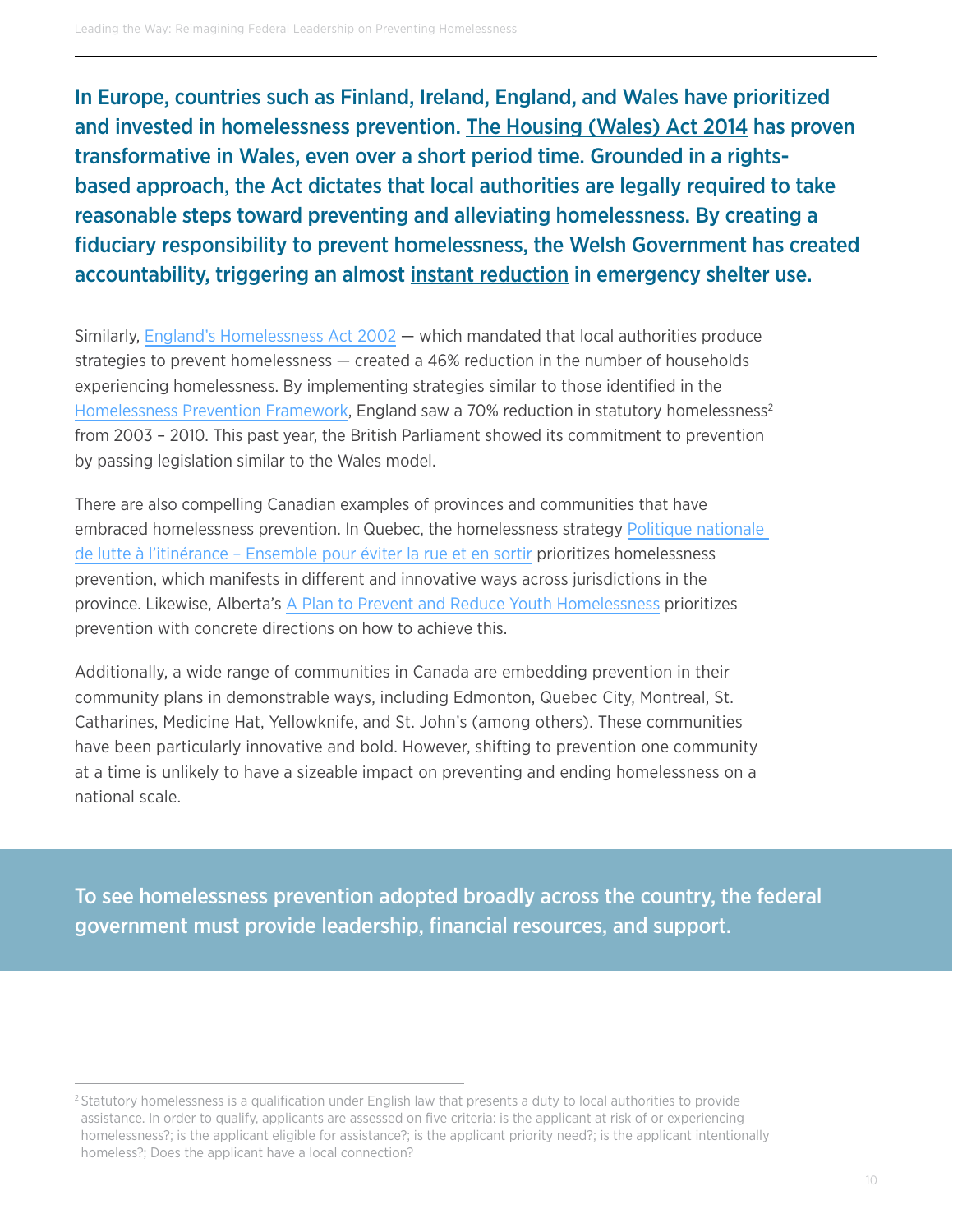#### **ARE COMMUNITIES READY FOR A SHIFT TO HOMELESSNESS PREVENTION?**

Encouragingly, there is emerging consensus that preventing homelessness should be a collective priority in Canada. With a strong commitment to homelessness prevention, the federal government is not setting a policy agenda; rather, it is responding to a need identified by communities themselves.

In 2016, the COH conducted a [survey](http://homelesshub.ca/blog/looking-forward-shifting-towards-homelessness-prevention) on homelessness prevention, yielding over 600 responses from stakeholders including policy makers, service providers, and people with lived experience. Results showed overwhelming support for prevention, with 89% agreeing that it is possible to prevent homelessness in Canada. More significantly, 98% said that the federal government should prioritize homelessness prevention, a position that was [loudly](http://conference.caeh.ca/wp-content/uploads/RPP8_HPS-Roundtable.pdf)  [echoed](http://conference.caeh.ca/wp-content/uploads/RPP8_HPS-Roundtable.pdf) by participants in the Expert Roundtable on Homelessness, hosted by Employment and Social Development Canada in September 2016.



| m                                                               |  |
|-----------------------------------------------------------------|--|
|                                                                 |  |
| the control of the control of the control of the control of the |  |
|                                                                 |  |
| a sa Ba                                                         |  |
|                                                                 |  |
| m                                                               |  |
|                                                                 |  |
| the control of the control of the control of                    |  |
|                                                                 |  |
| a sa na                                                         |  |
|                                                                 |  |
|                                                                 |  |
|                                                                 |  |
|                                                                 |  |

While one might expect the homelessness sector to agree that prevention is a priority, a [2017 public opinion study](http://homelesshub.ca/resource/housing-and-homelessness-ontario) conducted by Vox Pop Labs, showed broad support from Ontarians for the prevention of homelessness. Close to 80% of Ontarians surveyed agreed that the Canadian government should be legally obligated to help prevent homelessness. This was especially true among 18 – 29 year olds, with 60% strongly agreeing that the Government of Canada should have a legal obligation to prevent people from becoming homeless.

Through Housing First and other proven interventions, communities are widely committed to ending homelessness for those experiencing it. But there is also growing agreement that a sustainable end to homelessness will require more than a crisis response. In the COH-led survey mentioned above, 94% agreed that more resources should go to homelessness prevention, even if it means in the long run there will be less need for existing emergency services and supports. Communities want to act sooner, and do more. It is the responsibility of the federal government to provide the leadership, tools, and resources to do so.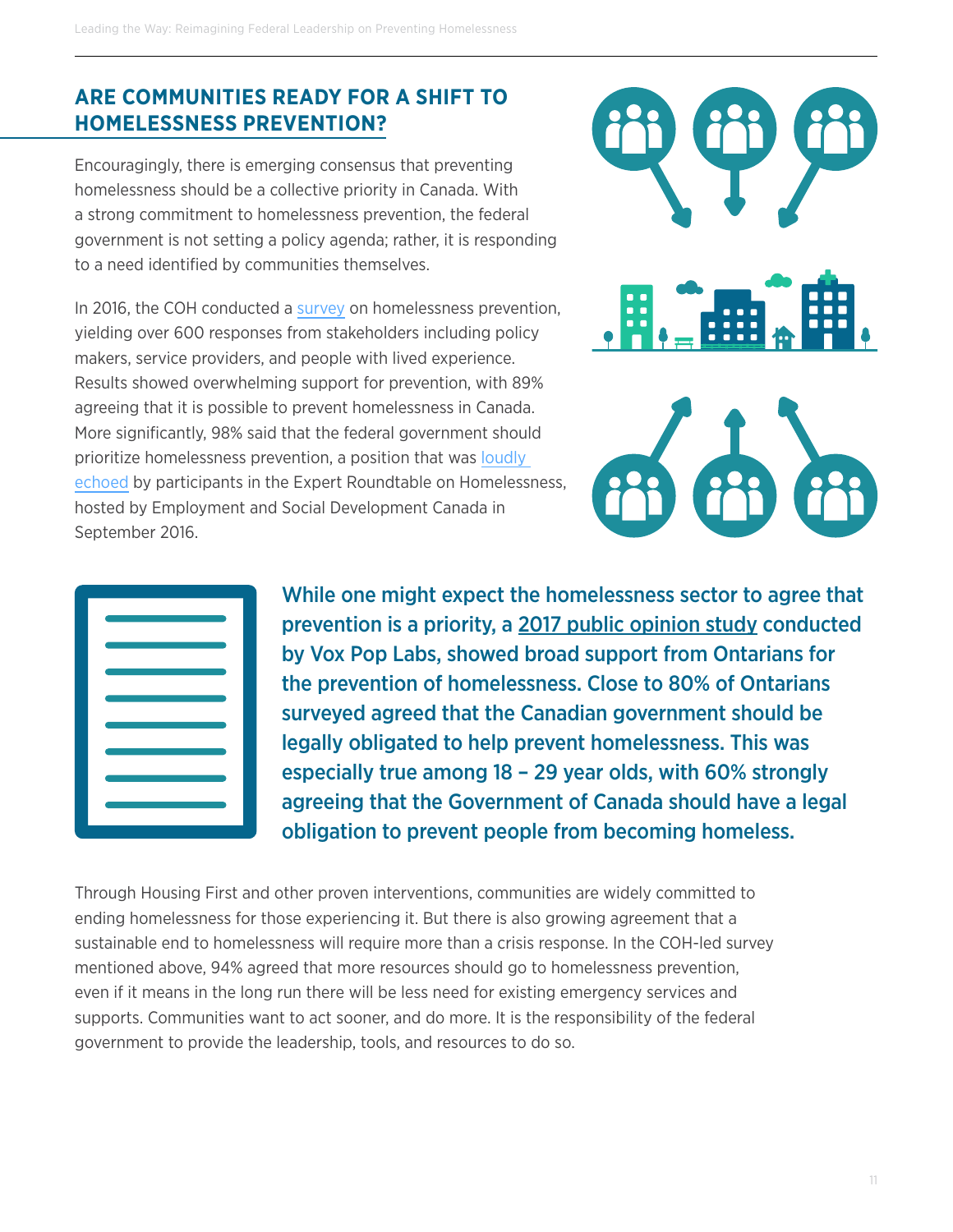# <span id="page-11-0"></span>**III. Proposal for a National Homelessness Prevention Strategy**

We assert that there is a strong foundation for a national homelessness prevention initiative. With the reimagined federal homelessness initiative, there is an opportunity. With that opportunity comes consensus that preventionbased approaches will sustain our reductions in homelessness. Further, we now have a framework from which we can build and an emerging evidence base to support it. Communities, provinces, and territories are moving forward. Now it is to the federal government to lead the way.



A commitment to homelessness prevention will help the government to prevent and alleviate homelessness for 500,000 Canadians over the next ten years. But it will do more than that. If the federal government is dedicated to building sustainable, inclusive, and thriving communities — as the upcoming Poverty Reduction Strategy and National Housing Strategy demonstrate — then embracing a bold and articulate homelessness prevention initiative will be the path to success.

The renewed federal strategy on homelessness cannot scale a national prevention initiative alone; much of the implementation must be led by other orders of government, including self-governing Indigenous Nations and band councils. But, it can provide a vision and a foundation to innovate, partner, and mobilize.

#### **LEADING THE WAY: A FOUR-POINT PLAN**

We provide a four-point plan for the federal government to lead the way on the national homelessness prevention initiative. Through alignment, investment, innovation, and partnership, we will see sustained reductions in homelessness over the next ten years. The four-point plan involves:

- *1. Alignment Connecting the homelessness prevention strategy to other government priorities.*
- *2. Investment A Prevention Funding Stream.*
- *3. Innovation Identifying what works and for whom in homelessness prevention.*
- *4. Partnership Exploring opportunities for shared responsibility, collaboration, and investment.*

Below is an elaboration of the four-point plan, with concrete examples from other jurisdictions to illustrate how a focus on homelessness prevention can fit within a renewed national strategy on homelessness. Prevention, along with a continued focus on, and investment in, Housing First, provides an opportunity for the Government of Canada to have a major impact on homelessness over the next ten years.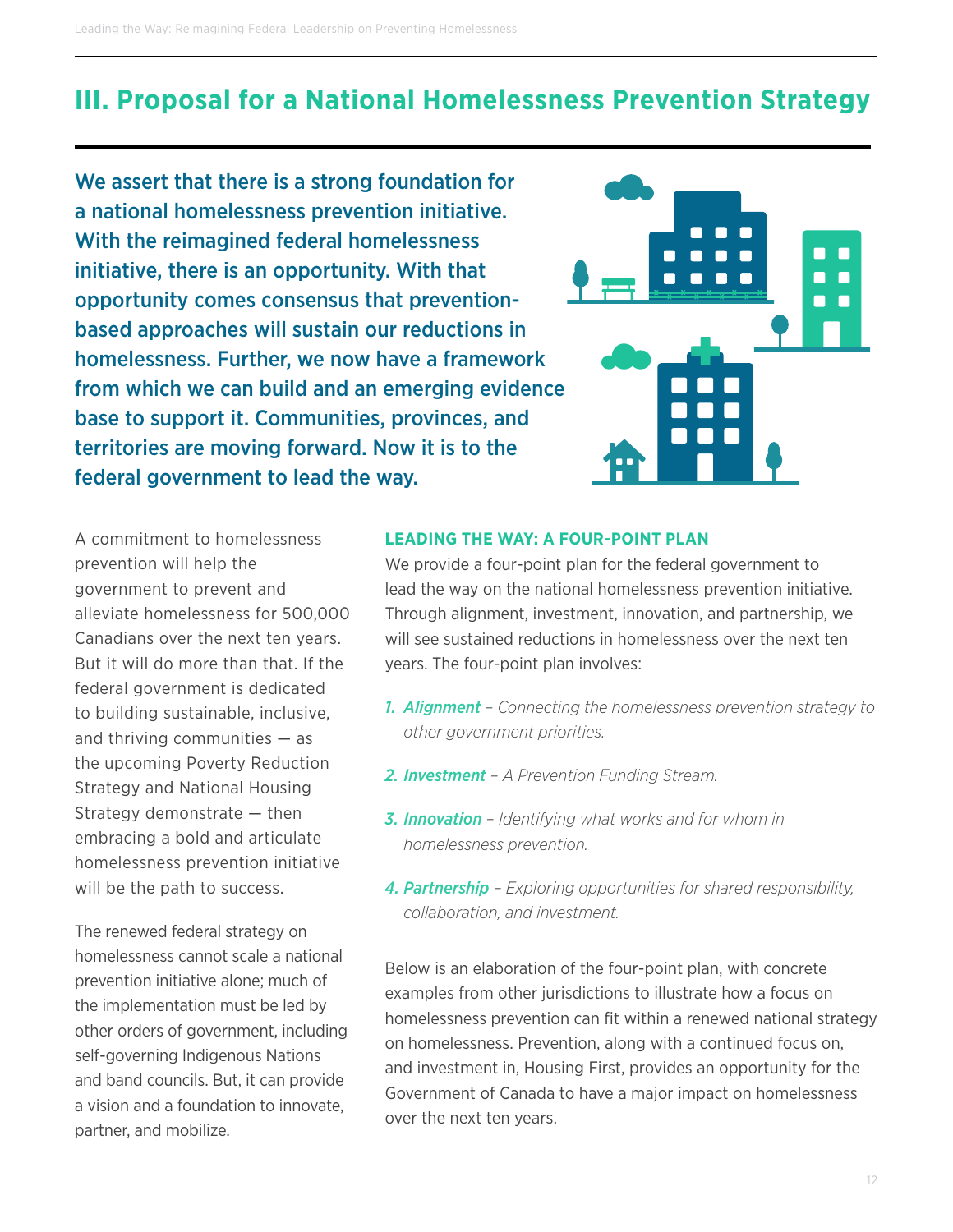# **1. ALIGNMENT** CONNECTING THE HOMELESSNESS PREVENTION INITIATIVE TO OTHER GOVERNMENT PRIORITIES



In the typology of homelessness prevention outlined in [A New Direction: A Framework for Homelessness](http://homelesshub.ca/ANewDirection)  [Prevention,](http://homelesshub.ca/ANewDirection) the first element is Structural prevention. Structural approaches to homelessness prevention can be directed at:

"Individuals, families, communities, or the entire population. The goal of structural prevention is to enhance housing stability and inclusion by promoting anti-poverty strategies and initiatives, income security, access to appropriate housing, inclusion, safety, wellness, and security of tenure. In most cases, such programs' policies and legislation are rarely titled 'homelessness prevention' (and may not even explicitly reference it), but will have the outcome of building assets and reducing the risk that someone will fall into homelessness."

The prevention of homelessness is not and cannot be the sole responsibility of the homelessness sector. Historically, the federal mandate on homelessness has been to support local responses to homelessness. However, addressing broader structural factors that contribute to homelessness requires active engagement with federal ministries and engaged collaboration with other orders of government.

As part of the federal response to homelessness there should be active efforts to align the prevention agenda with other government priorities. Structural prevention can be addressed through alignment with broad federal initiatives such as:

- ¡ *The National Housing Strategy;*
- *The Poverty Reduction Strategy;*
- *Taking up [Calls to Action](http://www.trc.ca/websites/trcinstitution/File/2015/Findings/Calls_to_Action_English2.pdf) outlined by the Truth and Reconciliation Commission as a means of responding to the overrepresentation of Indigenous Peoples experiencing homelessness; and*
- ¡ *Federal efforts that reduce systemic discrimination of women, racialized minorities, LGBTQ2S individuals, etc., especially as it relates to restricted access to housing.*

Structural prevention is especially effective when federal leadership is established through legislation and policy. You will find more information on these and other international examples in Appendix A:

- *The Finnish government created a national strategy for preventing homelessness; and*
- ¡ *Wales recently introduced [legislation](http://www.legislation.gov.uk/anaw/2014/7/contents/enacted) that mandates local authorities to engage in homelessness prevention that is tailored to their communities. In practical terms, this means all persons deemed to be at imminent risk of homelessness are offered preventive support.*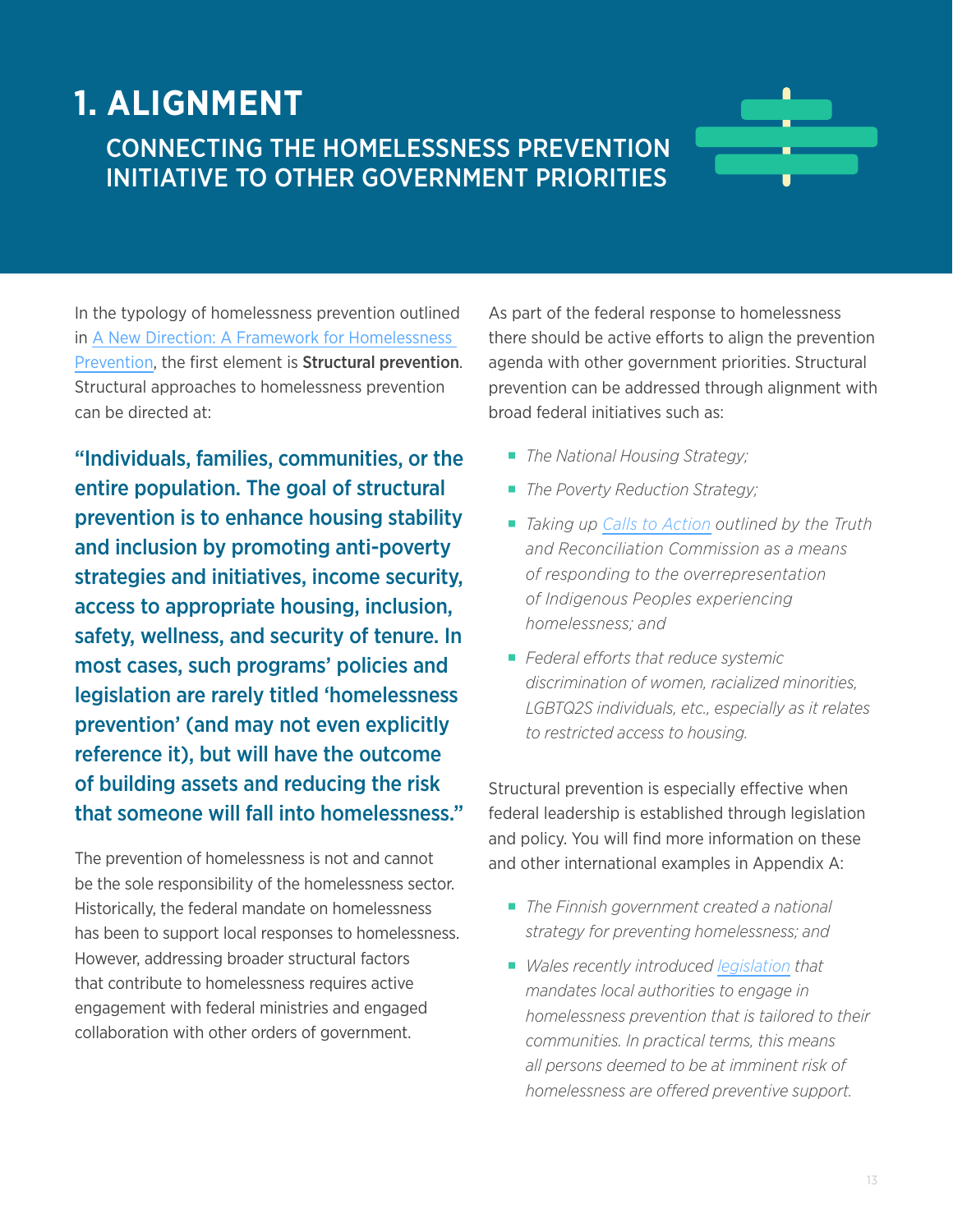# **2. INVESTMENT** A PREVENTION FUNDING STREAM



To properly resource prevention in communities across the country, the new national strategy on homelessness will require a direct investment in homelessness prevention through a dedicated funding stream. The federal investment should set clear parameters as to what constitutes the prevention of homelessness and what does not. Further consultation and research are required to develop more detailed funding guidelines. Such a funding stream could be separate, or the existing threshold requirements for investment in Housing First be increased over a five year period with an expanded mandate to allow communities to invest in "housing led" solutions including either Housing First or prevention-focused initiatives that assist people in retaining their housing in a sustainable way.

Below we provide programmatic examples for four of the five elements of the homelessness prevention typology.

A) Systems prevention: The Government of Canada will take a leadership role by encouraging partnerships between sectors to engage in homelessness prevention. Systems prevention will include breaking down barriers to services. such as funding solutions to linguistic and cultural impediments or retrofitting buildings to eliminate physical barriers for those with disabilities, for instance. Systems prevention also opens up the possibility of funding partnerships with its provincial counterparts to address systems failures.

Examples of effective homelessness prevention include:

- ¡ *Lion's Gate Hospital in Vancouver has established an effective [discharge planning](http://homelesshub.ca/sites/default/files/Vol2_CaseStudies.pdf)  [program,](http://homelesshub.ca/sites/default/files/Vol2_CaseStudies.pdf) where 88% of those leaving the mental health facility are discharged into housing;*
- *In the U.S., the John Howard Society's [Solid Start](http://homelesshub.ca/resource/reintegration-ontario-practices-priorities-and-effective-models) program has positive long-term outcomes when people leaving prison are provided supportive housing; and*
- *[First Place for Youth](http://www.firstplaceforyouth.org/what-we-do/programs/#http://www.firstplaceforyouth.org/) in Oakland, California offers four programs to support youth transitioning from care. [My First Place](http://www.firstplaceforyouth.org/what-we-do/programs/first-place/) is their flagship program and adapts Housing First to provide current and former foster kids, ages 18-24, with access to housing, education, and employment support in five California counties. This model has been adapted in Lethbridge, Alberta and is now the focus of a demonstration project in Toronto as part of the Making the Shift – A Youth Homelessness Social Innovation Lab initiative.*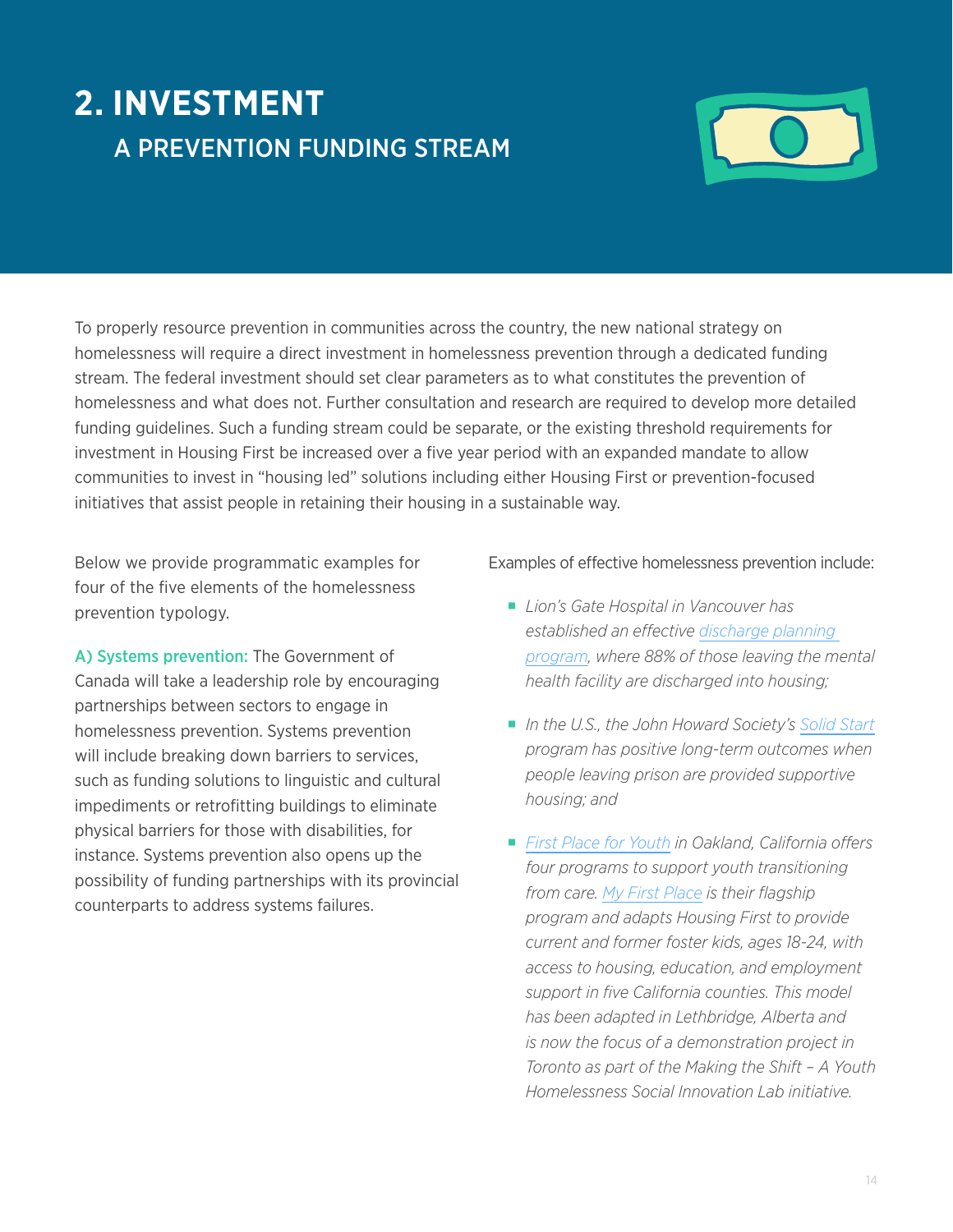B) Early intervention: Crisis intervention for those at imminent risk of homelessness and early intervention for those who have recently become homeless are key to preventing the harmful [effects of homelessness](http://www.homeless.org.uk/sites/default/files/site-attachments/Roundup_2715_Homelessness_aw.pdf), including the development or worsening of physical and mental health conditions, victimization, and drug dependence.

- ¡ *[The Boys and Girls Clubs](http://www.boysandgirlsclubsofcalgary.ca/programs/) of Calgary offers several early intervention programs for youth that provide intake and assessment, case management, systems navigation, and family connection supports, for instance;*
- ¡ *[The RAFT program](http://www.theraft.ca/files/RAFT-YouthReconnectWorks.pdf) in St. Catharines, Ontario operates Youth Reconnect, where young people (and their families) in small towns and rural areas surrounding the city are provided with case management and supports to bolster family and natural supports, enhance school engagement, and keep young people in place so they avoid homelessness;*
- ¡ *[The Upstream Project](http://www.raisingtheroof.org/what-we-do/our-initiatives/the-upstream-project/) (Raising the Roof) is a community/school collaboration modelled on the Geelong project in Australia. School wide assessments (beginning at age 12) identify youth at risk of homelessness, dropping out and/or criminal involvement. Young people and their families are provided with supports to mitigate these risks; and*
- ¡ *In Victoria, Australia, the [Women's Homelessness Prevention Project](https://www.justiceconnect.org.au/sites/default/files/Keeping Women and Children Housed web.pdf) finds immediate stable housing for women and their children, most of whom are experiencing violence. The program estimates that preventing homelessness for 62 women and their children renders a savings of almost \$2 million (CDN) in health, justice, and social assistance costs.*

C) Evictions prevention: Supporting people to stay in their homes is less costly and maintains community connections. Organizations across Canada have developed a number of programs that seek to prevent evictions:

- *[Winnipeg's Community Wellness Initiative](http://homelesshub.ca/resource/holding-supporting-successful-tenancies-hard-house) assists tenants who are at-risk of eviction. Of the 110 individuals enrolled in the program, only one was evicted. Equally promising is that there was little repeat program use;*
- *[The Native Women's Resource Centre of Toronto](http://nwrct.ca/programs/housing/) provides evictions prevention, such as landlord mediation, to women at-risk of eviction; and*
- ¡ *The [STEP Home Flex Fund](http://communityservices.regionofwaterloo.ca/en/communityProgramsSupports/resources/flexfundreport.pdf) program in Waterloo provides immediate and flexible funding to maintain housing stability. The fund has been used to top-up rents, provide first/last month's rent, and fund housing repairs. Results show that the program is highly cost-effective, given that it is ten times less expensive to provide a person with housing and support than the cost of emergency services.*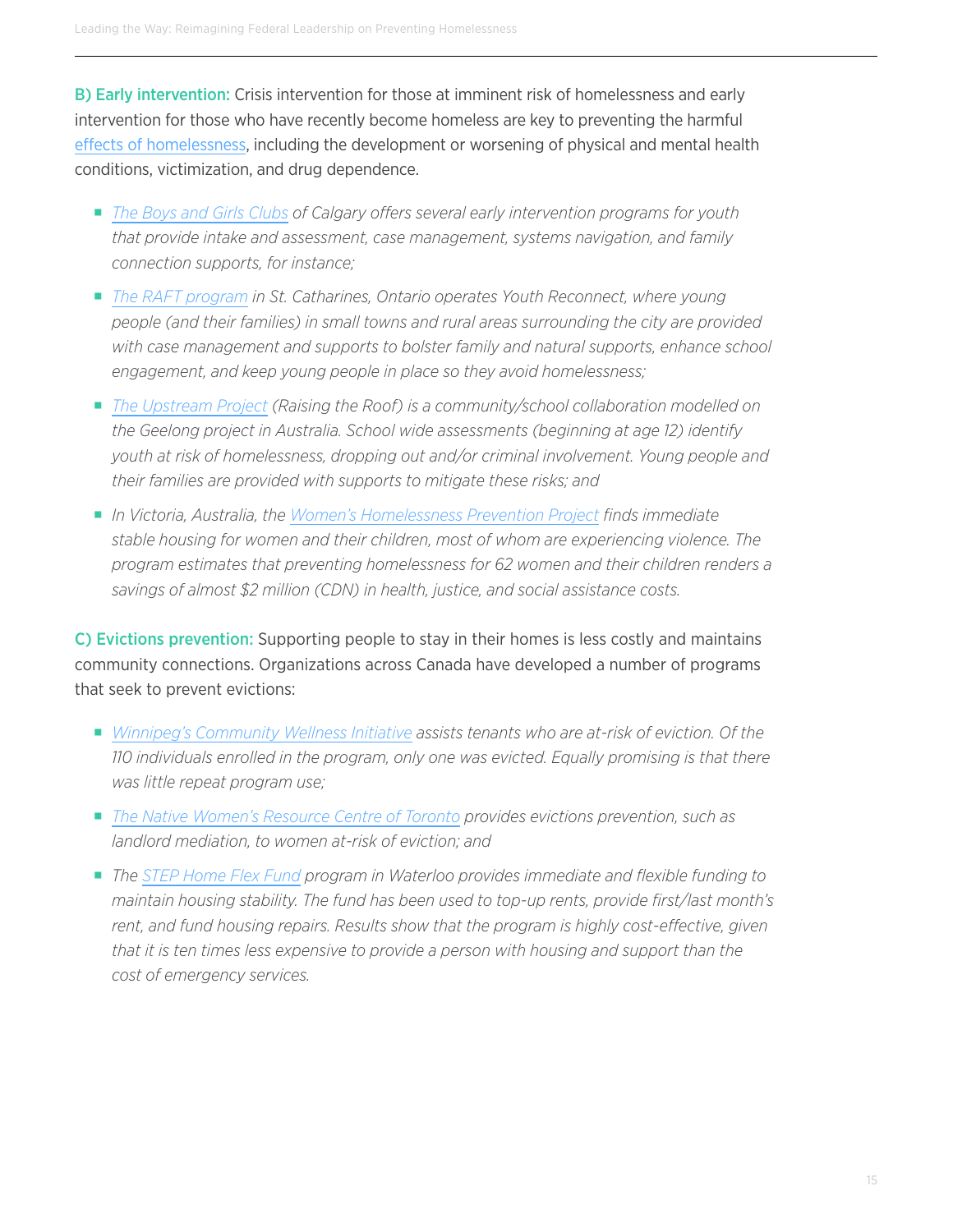D) Housing stabilization: This involves supports both for people who are at risk of homelessness, and for those who have exited from homelessness. The document [Holding On! Supporting](http://homelesshub.ca/resource/holding-supporting-successful-tenancies-hard-house)  [Successful Tenancies for the Hard to House](http://homelesshub.ca/resource/holding-supporting-successful-tenancies-hard-house) provides a number of approaches to housing stabilization in Canada. It should be pointed out that Housing First is the most successful example of a housing stabilization strategy for people who have exited homelessness. Providing people with the supports and services they need to maintain their housing and integrate into the community is essential to ensure that people do not cycle in and out of homelessness, a potentially costly and traumatic result of failing to address the root causes of homelessness.

- ¡ *[Homeward Trust Edmonton](http://homewardtrust.ca/) has a well-established Housing First program, where 81% of those in the program, most of whom are chronically homeless, successfully remained housed for more than a year; and*
- ¡ *[Chez Doris](http://www.chezdoris.org/en/services-programs/inuit-assistance-aboriginal-housing/), based in Montreal, prevents homelessness among Inuit women. In addition to providing services to obtain housing, the Inuit Assistance Program also provides visitation and follow-up services to improve housing stability.*

Each of these examples shares an important characteristic: they can be directly linked to reductions in homelessness. That is, they prevent people from experiencing homelessness at all or its recurrence.

While it will be tempting to create a broadly defined prevention funding stream, one that covers activities such as employment and life skills for those currently experiencing homelessness, we need to limit eligible activities to those that have a targeted impact on the housing outcomes of Canadians. Funding initiatives that have a clear sense of who they are targeting and their intended outcomes will ensure [greater efficiency](http://homelesshub.ca/resource/prevention-centered-approach-homelessness-assistance-paradigm-shift) in prevention efforts.

In addition to these programs, the Prevention Funding Stream must provide investment for homelessness prevention among Indigenous Peoples, youth, seniors, women, and veterans. For example:

- *[Homeward Bound,](http://aboriginalhealthcentre.com/services/homeward-bound/) based out of De dwa da dehs nye>s Aboriginal Health Centre in Hamilton, Ontario, provides Housing First programming to Indigenous Peoples;*
- ¡ *BC's [Aboriginal Homeless Outreach Program](http://www.vnfc.ca/downloads/homeless-program.pdf) directly engages Indigenous individuals and families who are homeless and offers services such as rental assistance, dispute resolution with landlords, etc.; and*
- *The [Sheffield Institute for Studies on Ageing](https://www.kcl.ac.uk/sspp/policy-institute/scwru/pubs/2004/Crane-et-al-2004-Homeless-prevention.pdf) revealed that two-thirds of those in their study had their first experience of homelessness as a senior and that the cause of homelessness is often the death of a spouse, physical or mental health challenges, or rent arrears. In other words, seniors homelessness is largely preventable with innovative solutions.*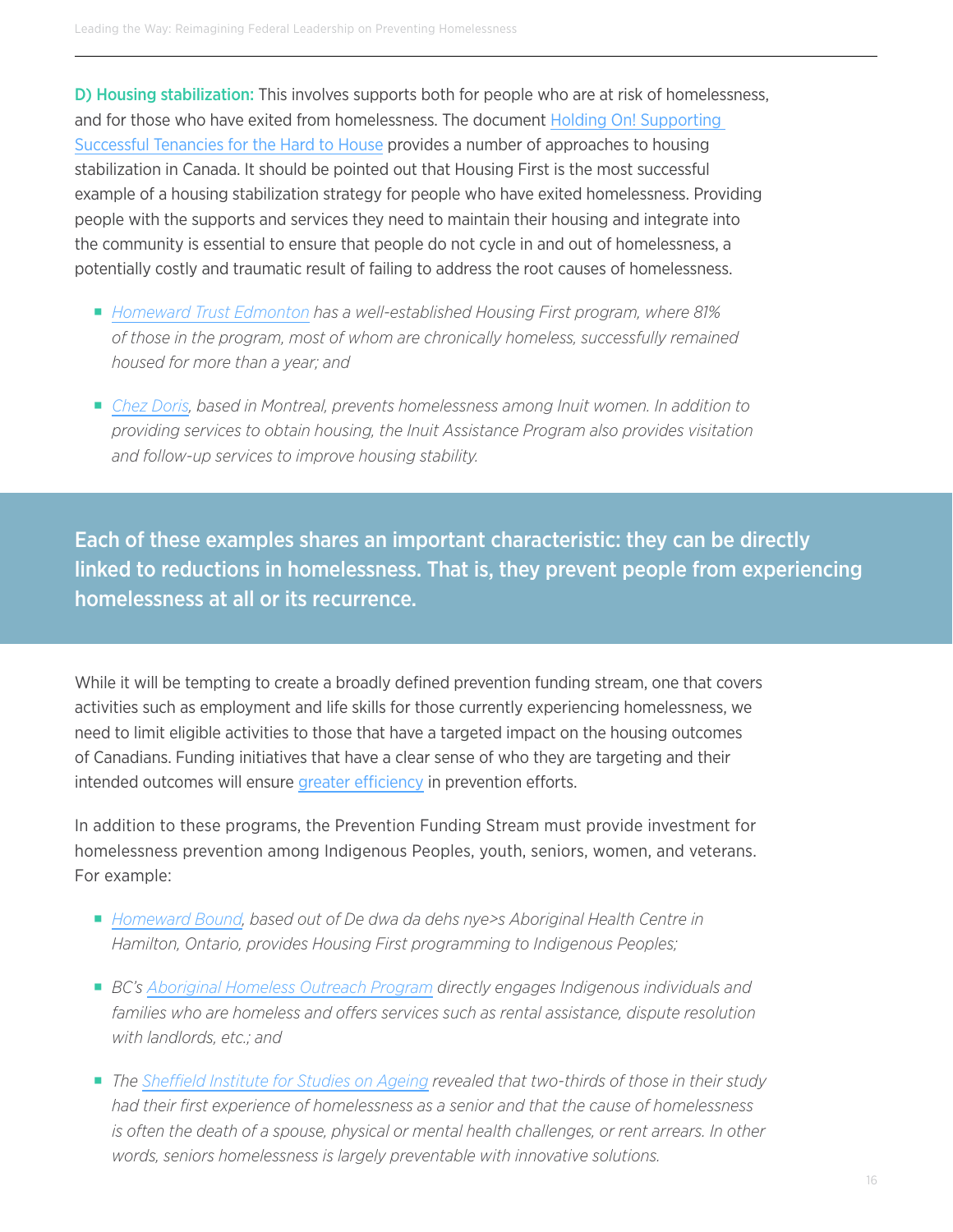# **3. INNOVATION**

IDENTIFYING *WHAT WORKS & FOR WHOM* IN HOMELESSNESS PREVENTION?



There is an established evidence base surrounding homelessness prevention. However, we have a significant opportunity to build on that evidence base and develop forward-thinking strategies to create better, more cost-effective outcomes. To do so, we need to apply the same creativity (and tolerance for risk) to social innovation that we see in leading edge private sectors (e.g. technology, finance, energy).

In the United Kingdom, they have used innovative funding on more than one occasion to identify effective preventive practices regarding homelessness. For instance, in the fall of 2016 the government announced  $E20$  million in funding for local areas to test new approaches to preventing homelessness. The program, titled Trailblazer Funding, was launched to give local authorities the resources to ramp up prevention and take new approaches to reduce homelessness, including:

- ¡ *Collaborating with other services to identify at-risk households, and target interventions well before they are threatened with eviction;*
- ¡ *Helping people earlier than the statutory 28 days when they are threatened with the loss of their home;*
- ¡ *Offering that help to a wider group of people than just those owed the main homelessness duty; and*
- ¡ *Testing new, innovative approaches to preventing homelessness to help build the evidence base on what works and test the effects of these approaches in different areas.*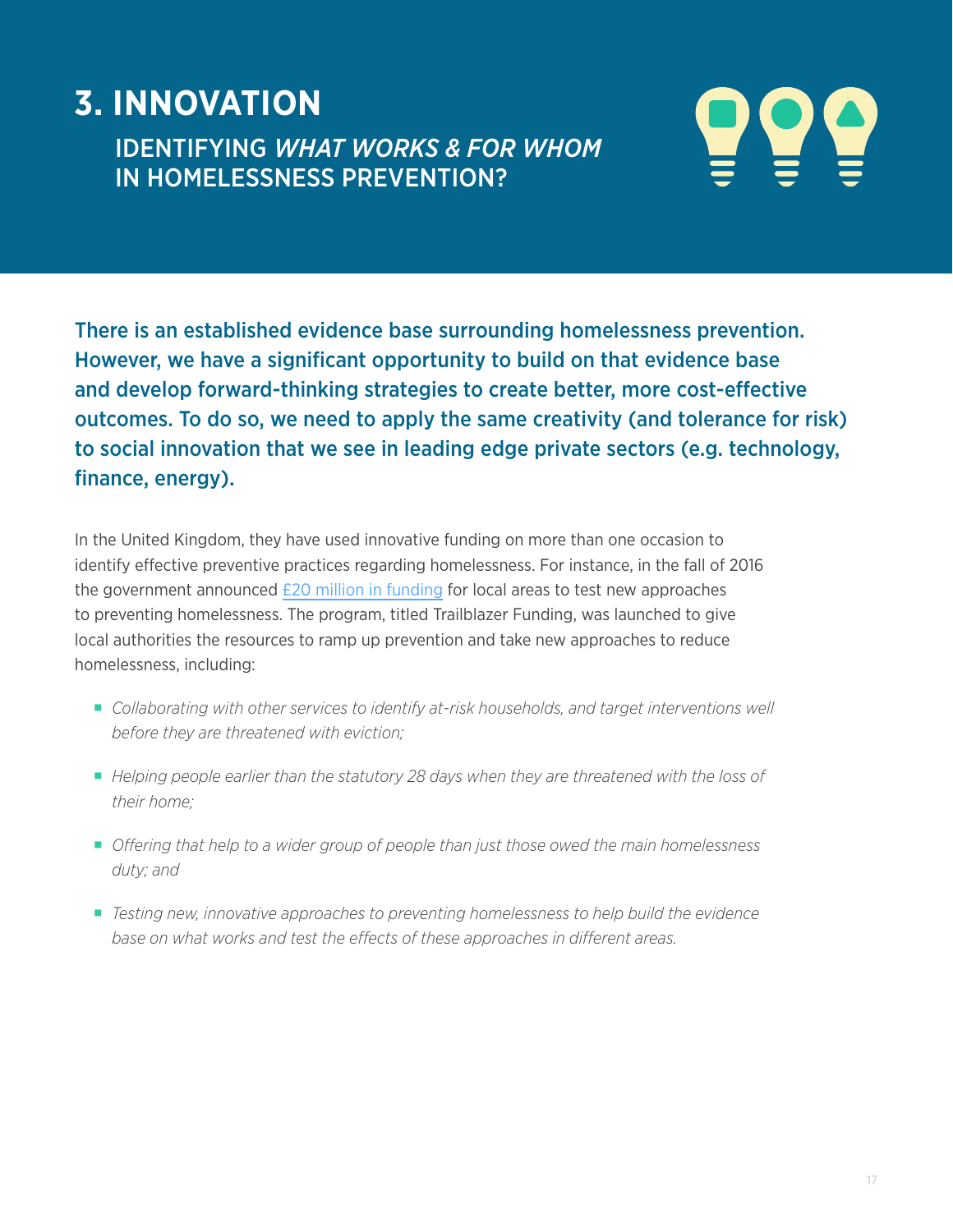One of the clearest avenues for innovation is the existing Homelessness Partnering Strategy's Innovative Solutions to Homelessness (ISH) Funding Stream. Launched in 2015, ISH supports the development of innovative approaches to reduce homelessness. By retaining and expanding this fund to include prevention as a key priority, the federal government can provide a platform for communities to reimagine their responses to homelessness. Under this ISH funding stream, homelessness prevention can be advanced in two ways:

#### **A. DEMONSTRATION PROJECTS**

Prevention-based demonstration projects, or pilots, will encourage stakeholders across the country to test, evaluate, and improve interventions to prevent homelessness. They provide a test bed for new and promising interventions, where communities can undergo a process of ideation, implementation, and impact measurement. Through demonstration projects, we can create proof of concept and scale evidencebased prevention projects across the country.

#### **B. RESEARCH**

One of the strengths of the existing Homelessness Partnering Strategy (HPS) has been its commitment to funding research on a range of topics including youth, mental health, families, and newcomers. As a result, we have a much clearer understanding of how to end homelessness in Canada. Funding prevention-based research through the ISH funding stream will help us to better understand and define homelessness prevention in Canada and importantly, measure the impact of this new direction.

The area of youth homelessness is an important one for the Government of Canada to prioritize, given the evidence for effective interventions in this area around the world. This is where the government can demonstrate quick success, and investing in research and evaluation in these areas will help take such innovations to scale.

[Making the Shift](http://homelesshub.ca/content/making-shift-youth-homelessness-social-innovation-lab) – A Youth Homelessness Social Innovation Lab project, funded by the Government of Canada (Skills Link) in 2017, is an excellent example of how to invest in innovation, research, and evaluation. A collaborative partnership involving A Way Home Canada, the Canadian Observatory on Homelessness, and MaRS Centre for Social Innovation, Making the Shift involves a series of 12 demonstration projects focusing on Housing First for Youth (based on [A Safe and Decent Place to Live – Towards a Housing First Framework](http://homelesshub.ca/resource/safe-and-decent-place-live-towards-housing-first-framework-youth)  [for Youth\)](http://homelesshub.ca/resource/safe-and-decent-place-live-towards-housing-first-framework-youth) including: projects targeting youth leaving care and Indigenous youth, prevention initiatives such [Youth Reconnect](http://www.theraft.ca/files/RAFT-YouthReconnectWorks.pdf) (based on the RAFT program in St. Catherines), and family and natural supports initiatives. A rigorous program of research and evaluation will provide a solid evidence base and proof of concept to support future investment and taking these models to scale. This project also demonstrates the value of interministerial collaboration within the Government of Canada.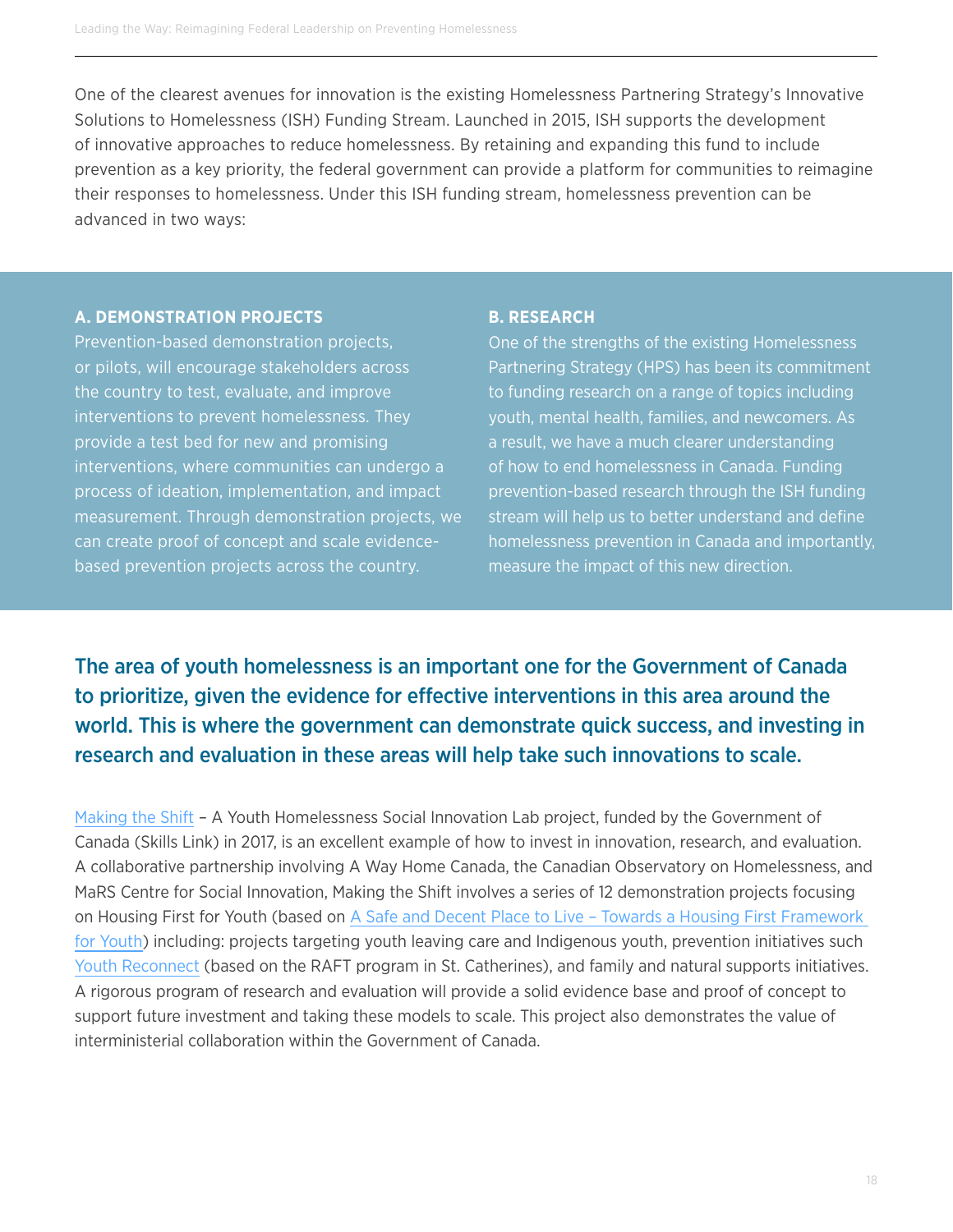# **4. PARTNERSHIP**

## EXPLORING OPPORTUNITIES FOR SHARED RESPONSIBILITY, COLLABORATION & INVESTMENT



The national homelessness prevention initiative must be founded on collaboration and partnership. We cannot end homelessness without shared accountability accountability across ministries, orders of government, the homeless-serving sector, and the private sector. It is the responsibility of the federal government to create mechanisms for cooperation, while allowing communities and provinces/territories the flexibility to carry out their mandates.

Following the example of Finnish legislation, the Government of Canada can encourage partnership and collaboration in the national homelessness prevention initiative by routinely and actively identifying parties who have responsibility for addressing homelessness prevention, including different orders of government, different ministries and departments within government, and community partners in the public and private sector.

The Government of Canada can foster partnership through the following:

#### **A) A FORMAL INTERMINISTERIAL WORKING GROUP**

Homelessness is a "fusion policy" issue. That is, the causes of homelessness are sufficiently diverse and complex that addressing the issue requires input, resources, and commitment from many government departments. Efforts around similarly complex issues, such as mental health and cannabis legislation, have benefitted from interministerial collaboration.

The interministerial working group, chaired by the renewed national strategy on homelessness, can convene government departments with mandates that overlap with the causes and consequences of homelessness. For example, departments such as Indigenous Services, Crown-Indigenous Relations & Northern Affairs, Justice Canada, Health Canada, Status of Women Canada, Correctional Service Canada, and Infrastructure Canada, among others, have a vested interest in a successful national homelessness prevention initiative.

A truly remarkable step will be for the members of the interministerial working group to recommend co-funding opportunities that span across government mandates including: health, corrections, youth, and Indigenous affairs.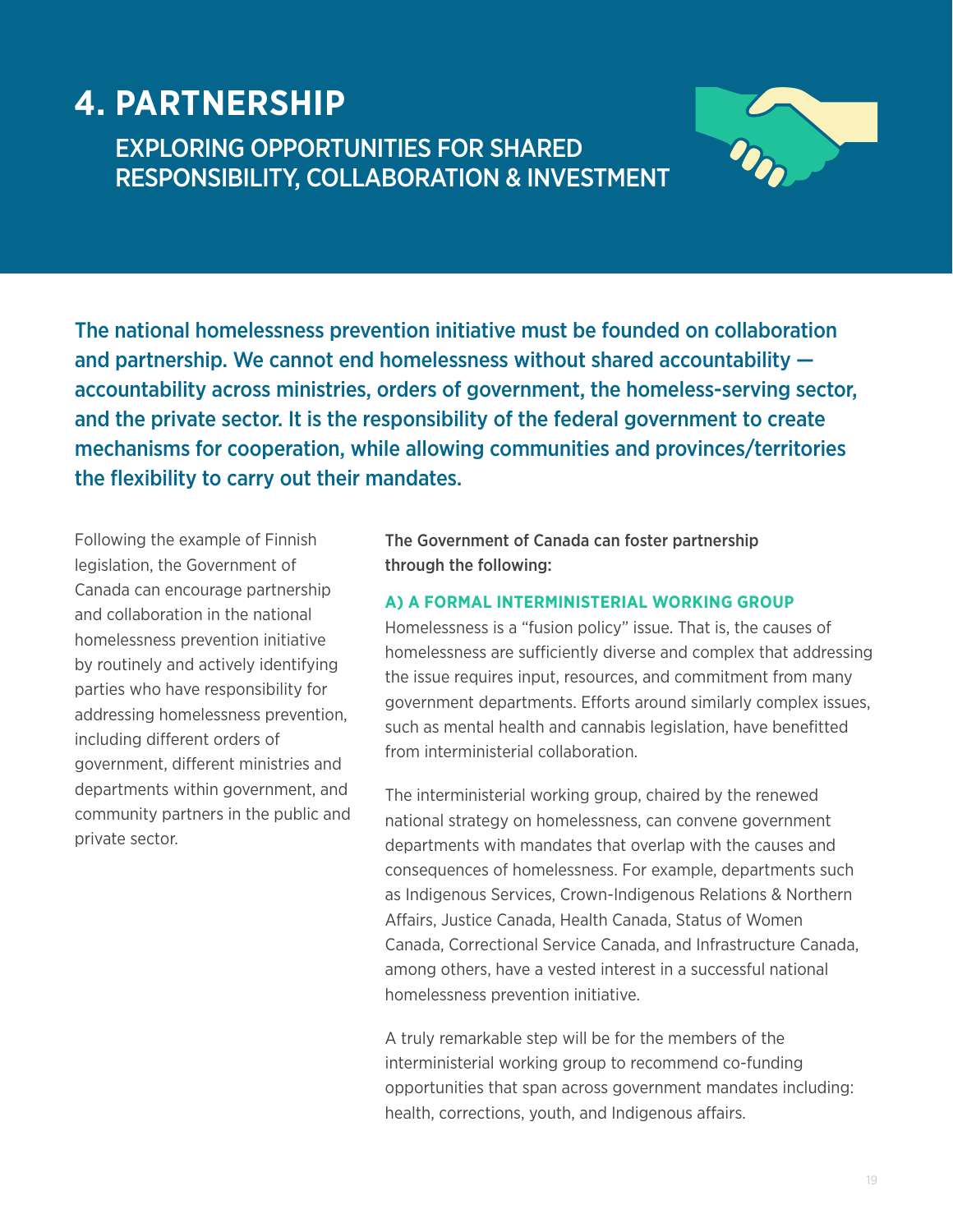#### **B) FEDERAL/PROVINCIAL/TERRITORIAL (FPT) TABLE**

Given that many prevention efforts fall under the mandate of the provincial and territorial governments, a strong federal commitment to homelessness prevention must be coupled with provincial and territorial collaboration. A permanent FPT Table with a focus on homelessness prevention provides a platform for partnership.

The focus of the FPT Table on homelessness prevention can include:

- ¡ *Innovative program-design;*
- *Prevention of Indigenous, youth, and seniors homelessness;*
- ¡ *Corrections and child welfare reform;*
- *Data collection and impact measurement; and*
- ¡ *Outcomes-based funding.*

The FPT Table could have a significant impact by commissioning a homelessness prevention policy and practice audit to identify effective prevention strategies across the country and abroad.

#### **C) ENGAGING INDIGENOUS COMMUNITIES**

Partnering with Indigenous communities, leaders, and advocates must be a top priority, alongside the Government of Canada's renewed commitment to federal-municipal relations and provincial and territorial collaboration. Numerous studies, including the [2016 Coordinated Count](http://publications.gc.ca/collections/collection_2017/edsc-esdc/Em12-9-2017-eng.pdf) led by HPS, have consistently found Indigenous Peoples vastly overrepresented among people experiencing homelessness. This overrepresentation is caused by an ongoing failure to prioritize and address the structural, systemic, and individual needs of Indigenous Peoples.

The national homelessness prevention initiative must be designed and implemented in equal partnership with Indigenous governments and communities. The Definition of Indigenous Homelessness in Canada (forthcoming, October 2017) provides a strong and credible foundation for this work.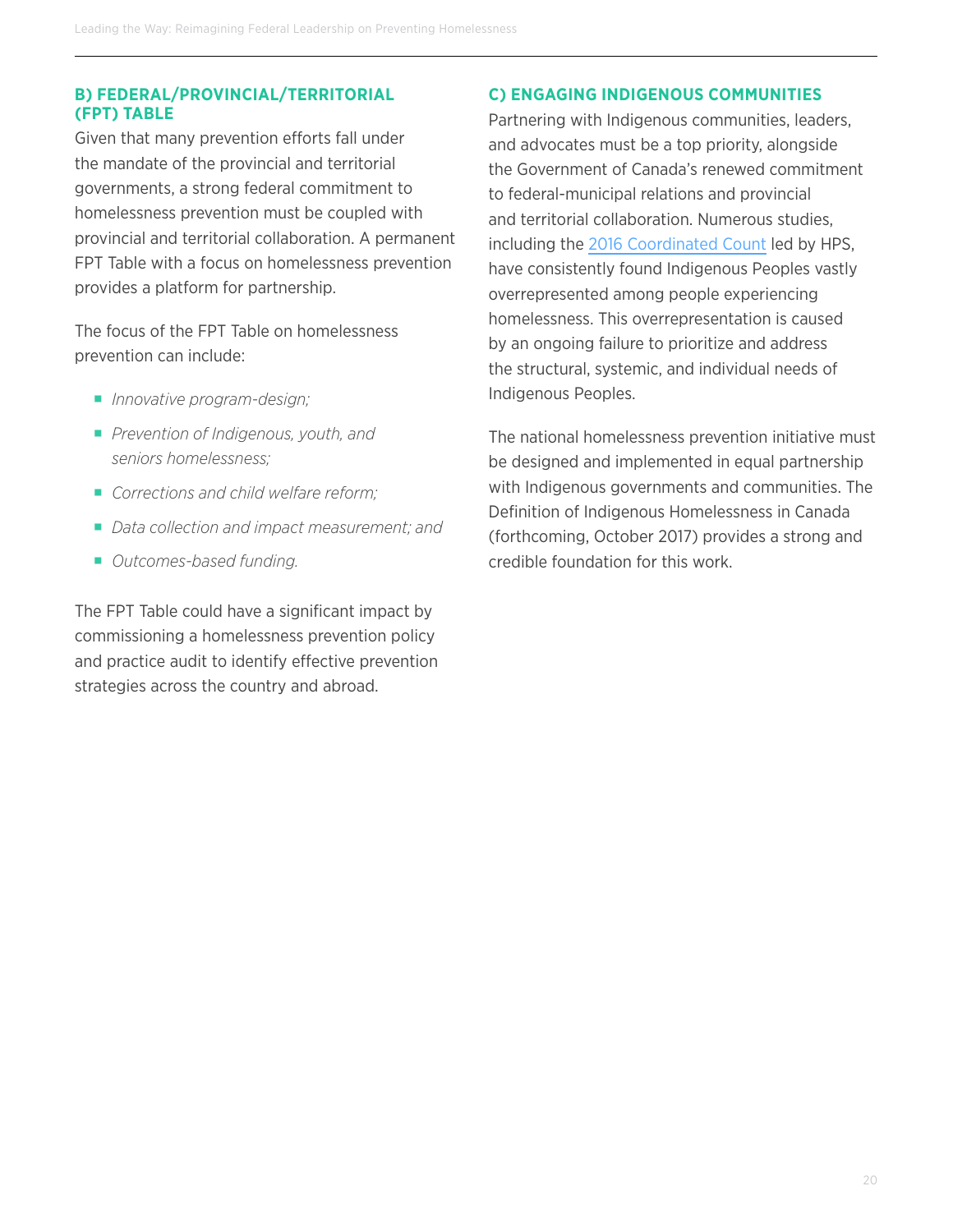# **IV. Conclusion**

The federal investment in addressing homelessness has had a profound effect on how communities address the problem. Demonstrating the role of federal leadership on homelessness, the renewal of HPS in 2013 ushered in an era of significant transformation whereby communities were supported to move from "managing" the problem of homelessness to helping people exit homelessness through a targeted investment in Housing First.



There is now an opportunity for the Government of Canada to once again demonstrate leadership in this area — this time in supporting communities to prioritize the prevention of homelessness, alongside a continued commitment to Housing First. To do so, we can look to successful prevention strategies internationally. Australia, Wales, Ireland, Finland, England, Germany, and Scotland are among the countries that have prioritized prevention in their response to the homelessness crisis. Importantly, many of these countries have introduced legislation on the right to housing as part of their prevention mandate, positioning the government as leaders in prevention efforts.

# **IF WE REALLY WANT TO END HOMELESSNESS IN CANADA, WE NEED TO PRIORITIZE HOMELESSNESS PREVENTION.**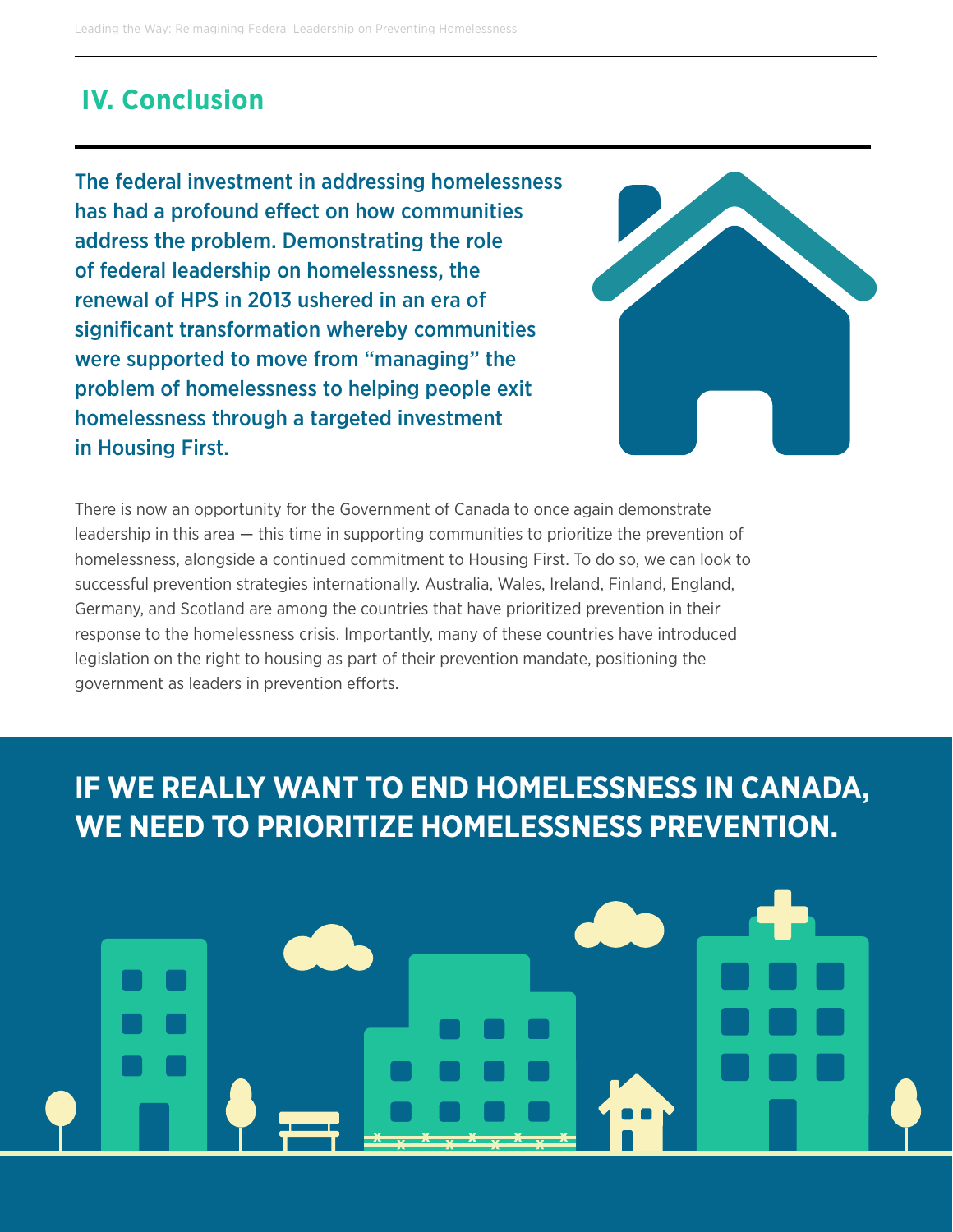Leading the Way: Reimagining Federal Leadership on Preventing Homelessness

# **Appendix A: Homelessness Prevention Case Studies**

There is a strong history of homelessness prevention around the globe and at home in Canada. For decades, dedicated communities across Canada have found creative ways to support those at risk of homelessness.

Countries such as England, Germany, Ireland, Scotland, and Australia have scaled up their prevention efforts in a coordinated and consistent effort to prevent homelessness, often through state-level policy and legislation. Their initiatives provide a wealth of evidence that homelessness prevention is effective, costefficient, and most importantly, the right thing to do.



With the leadership and support of the Government of Canada, we can take the thought leaders, innovators, and passionate service providers here in Canada and give them the tools to create, expand, and evaluate their progress as we set a new course for not simply managing homelessness, but preventing homelessness in the first place.

#### **A) INTERNATIONAL EXAMPLES**

Homelessness prevention is well-established throughout Europe and in Australia. Much of their success can be attributed to cementing prevention in legislation and policy. As an example of structural prevention, government policies that prioritize homelessness prevention position the federal government as a leader in innovative and effective solutions to addressing homelessness. Canada has an opportunity to learn from and build on the lessons learned in homelessness prevention from our international counterparts and adopt effective strategies to the local Canadian context.

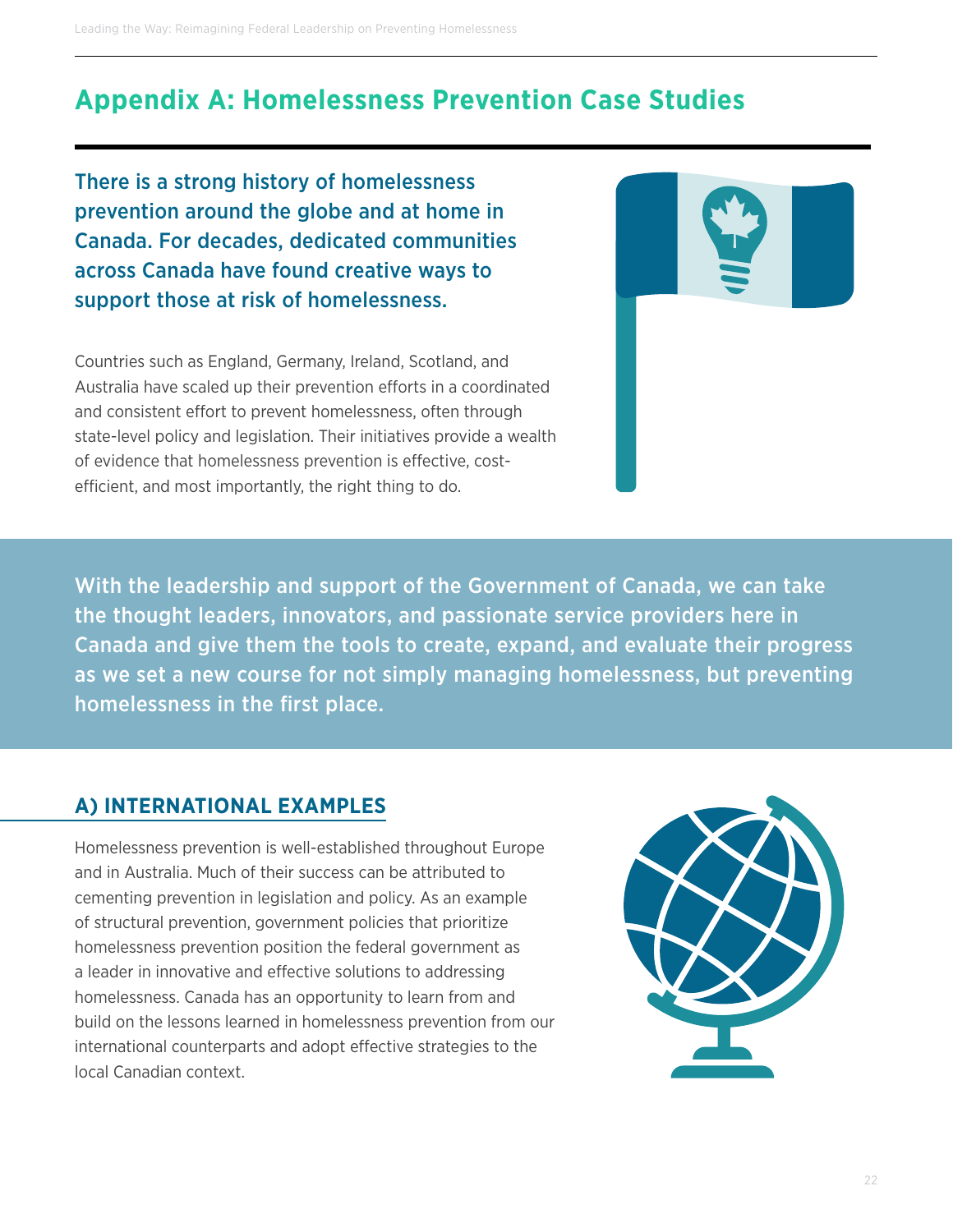#### **WALES**

Recent prevention legislation passed in Wales, [The House \(Wales\) Act 2014](http://www.legislation.gov.uk/anaw/2014/7/contents/enacted) has proven to be a catalyst in transforming the homeless-serving sector into one focused on prevention. The Act uses a rights-based approach to position prevention services as a universal right. The legislation provides national leadership for local communities to build on and creates consistency across the country.

In the short time that the Act has been in effect, the results have been astounding. Local authorities across Wales have established a number of prevention-focused services and tools that have proven effective at preventing homelessness. These services, such as crisis intervention, housing advisors, collaborations with the health care system, and financial assistance, to name a few, have seen enormous success.

Since the implementation of the new legislation, [65%](https://pdfs.semanticscholar.org/42e7/f57c2fa6f20ee04856f67b3b26872b9d8696.pdf) of those who sought support to prevent homelessness were successful. Those who received support after becoming homeless had a [45% success](https://pdfs.semanticscholar.org/42e7/f57c2fa6f20ee04856f67b3b26872b9d8696.pdf)  [rate](https://pdfs.semanticscholar.org/42e7/f57c2fa6f20ee04856f67b3b26872b9d8696.pdf) in securing housing, providing an important lesson on the value of being proactive and reaching people before they become homeless. [1,500 more](https://pdfs.semanticscholar.org/42e7/f57c2fa6f20ee04856f67b3b26872b9d8696.pdf)  [households](https://pdfs.semanticscholar.org/42e7/f57c2fa6f20ee04856f67b3b26872b9d8696.pdf) were supported to prevent homelessness than those receiving assistance after becoming homeless, demonstrating that the legislation is effective at encouraging communities to prioritize prevention. Moreover, since the introduction of the legislation [80% of households](https://pdfs.semanticscholar.org/42e7/f57c2fa6f20ee04856f67b3b26872b9d8696.pdf) deemed in priority need were successfully housed. Of those not deemed to be a priority, their rate of homelessness [dropped by 59%](https://pdfs.semanticscholar.org/42e7/f57c2fa6f20ee04856f67b3b26872b9d8696.pdf) since the implementation of the prevention legislation. Prioritizing prevention has contributed positively to homelessness across the country. In the last two years, Wales has seen an [18%](http://homelesshub.ca/resource/homelessness-prevention-reflecting-year-pioneering-welsh-legislation-practice)  [reduction](http://homelesshub.ca/resource/homelessness-prevention-reflecting-year-pioneering-welsh-legislation-practice) in the demand for emergency/temporary accommodations. In other words, emergency shelter beds and similar temporary properties are emptying as homelessness is prevented.

#### **ENGLAND**

England's Homelessness Act 2002 is an example of how the state can provide leadership and direction for communities to adopt locally informed homelessness prevention agendas. The legislation mandates local authorities to produce a homelessness prevention strategy. In 2005, the state set the target to reduce the number of households living in emergency accommodations by half through prevention measures. As a result, local authorities have developed [a number of prevention](https://england.shelter.org.uk/__data/assets/pdf_file/0009/39582/Homelessness_Prevention.pdf)  [interventions,](https://england.shelter.org.uk/__data/assets/pdf_file/0009/39582/Homelessness_Prevention.pdf) including rent deposit assistance, family/friend mediation, supportive housing for victims of intimate partner violence, and initiatives to maintain housing stability for those who have found a home.

In the years that followed the adoption of a prevention approach, the rates of homelessness [fell](http://homelesshub.ca/resource/effective-homelessness-prevention-explaining-reductions-homelessness-germany-and-england)  [dramatically](http://homelesshub.ca/resource/effective-homelessness-prevention-explaining-reductions-homelessness-germany-and-england) in England, particularly among [family](http://homelesshub.ca/resource/better-cure-testing-case-enhancing-prevention-single-homelessness-england)  [homelessness](http://homelesshub.ca/resource/better-cure-testing-case-enhancing-prevention-single-homelessness-england). In the five years after the legislation received royal assent, the number of households becoming homeless was [reduced by 46%](https://england.shelter.org.uk/__data/assets/pdf_file/0009/39582/Homelessness_Prevention.pdf) while the number of households staying in emergency accommodations fell by 11%. Among those who sought prevention services in 2015-2016, 93% successfully maintained their housing. Between 2003-2010, the rate of statutory homelessness [decreased by 70%](http://homelesshub.ca/resource/better-cure-testing-case-enhancing-prevention-single-homelessness-england). These prevention efforts have also [proven](http://webarchive.nationalarchives.gov.uk/20120919175331/http://www.communities.gov.uk/documents/housing/pdf/573347.pdf) to be much more cost-effective than the cost of operating emergency services. A recent [study of England's prevention system](http://homelesshub.ca/resource/better-cure-testing-case-enhancing-prevention-single-homelessness-england) revealed that the savings accrued from preventing one person from becoming homeless for one year could be \$15,000 (CDN) or more. The shift to homelessness prevention in England provides an excellent example of the positive outcomes that come from helping those in need before they become homeless.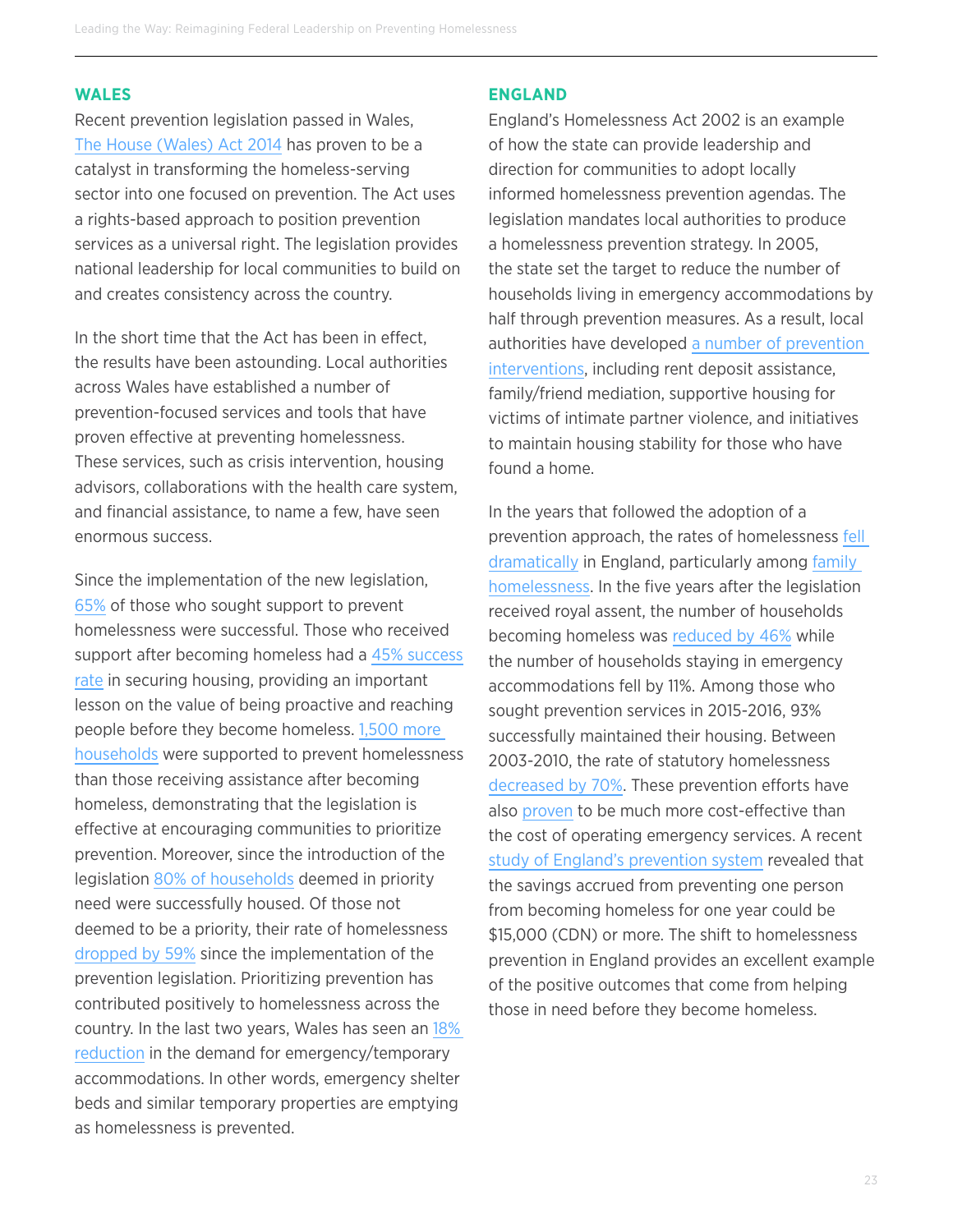#### **FINLAND**

In 2016, the Finnish Government created the [Action](http://homelesshub.ca/resource/action-plan-preventing-homelessness-finland-2016%E2%80%932019)  [Plan for Preventing Homelessness in Finland](http://homelesshub.ca/resource/action-plan-preventing-homelessness-finland-2016%E2%80%932019) 2016- 2019. The objective is to ensure that housing is secured whenever someone interacts with the service system. This means strengthening the prevention of homelessness and preventing the reoccurrence of homelessness. In the plan, the government recognizes that the jurisdictional and organizational divisions between housing, health care, employment, and other services, have made it difficult to identify and respond to those at risk of homelessness. The plan outlines eight measures to achieve homelessness prevention, including:

- *Increasing the affordable housing stock and diversifying the types of housing available;*
- *Mandating cities to develop plans to prevent homelessness that include locally specific measures;*
- *Integrating newcomers and providing housing assistance upon arrival;*
- *Preventing the loss of housing for those experiencing financial strain and ensuring those with low credit ratings have access to housing;*
- *Providing low-barrier housing supports and other services for all who need them, such as those with mental health or addictions challenges; and*
- ¡ *Housing support for those leaving the corrections system.*

#### **AUSTRALIA**

Australia has a long history of homelessness prevention, particularly in the youth sector. The flagship of homelessness prevention in Australia is the government sponsored [Reconnect program](https://www.dss.gov.au/families-and-children/programmes-services/reconnect). The program was implemented in 1999 in communities across Australia thanks to federal direction. The Reconnect program is an early intervention initiative provided by community-based organizations in partnership with schools to help stabilize and improve the living situation of young people and their families at risk of homelessness. The program also works to ensure that no youth in child protection or corrections exits into homelessness.

The Reconnect program has been extensively evaluated over two decades and is proven to deliver positive outcomes. For instance, 90% of young [people](https://www.dss.gov.au/sites/default/files/documents/02_2013/dept_review_of_the_reconnect_program.pdf) who used the program in 2011-2012 had an improved situation and greater stability. [Over 80%](https://www.dss.gov.au/sites/default/files/documents/02_2013/dept_review_of_the_reconnect_program.pdf)  [of young people](https://www.dss.gov.au/sites/default/files/documents/02_2013/dept_review_of_the_reconnect_program.pdf) had improved school attendance and performance. The program successfully reduced [the risk of homelessness for 72%](https://www.dss.gov.au/sites/default/files/documents/02_2013/dept_review_of_the_reconnect_program.pdf) of its users. Canada has taken the learnings from Australia's Reconnect program and its successor, [The Geelong Project](http://www.thegeelongproject.com.au/), and adapted it to the Canadian context through [The Upstream Project](http://www.raisingtheroof.org/what-we-do/our-initiatives/the-upstream-project/), piloting the program in York Region and Niagara Region.

#### **THE UNITED STATES**

In Washington State, the [Homeless Youth Prevention](http://lawfilesext.leg.wa.gov/biennium/2015-16/Pdf/Bill Reports/House/5404-S2 HBR ELHS 15.pdf)  [and Protection Act](http://lawfilesext.leg.wa.gov/biennium/2015-16/Pdf/Bill Reports/House/5404-S2 HBR ELHS 15.pdf) was passed in 2015. It established the Office of Homeless Youth Prevention and Protection Programs, which leads state-wide efforts to reduce and prevent homelessness for youth and young adults. The Act sets out to decrease the number of homeless youth and young adults by identifying programs that address the initial causes of homelessness and ensure that young people experiencing homelessness have access to stable housing, family reconciliation, education and employment, permanent connections, and social and emotional well-being. The Act also seeks to ensure that the state will not discharge young people to the streets from state systems such as child protection and the youth corrections system.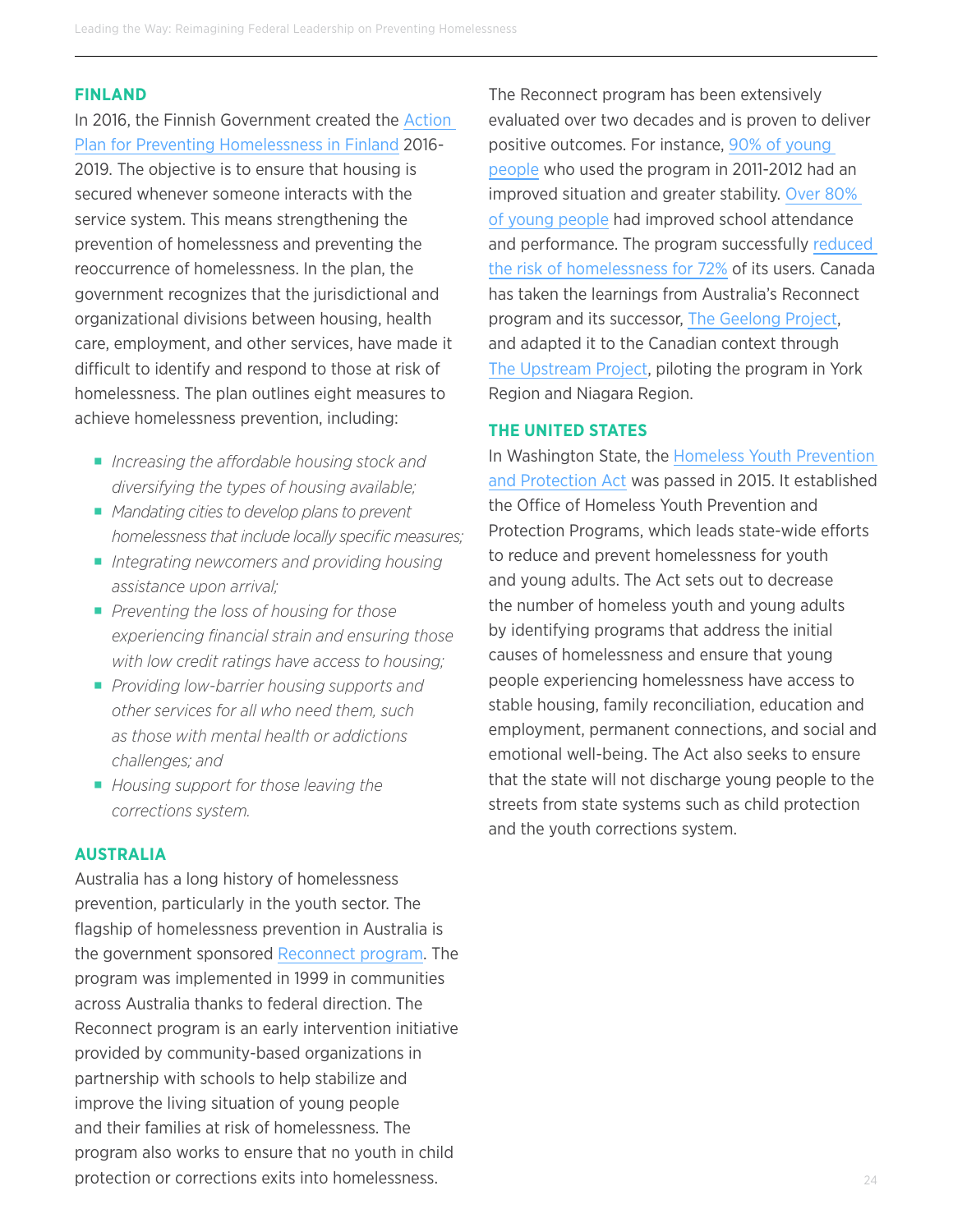#### **B) CANADIAN EXAMPLES**

While we have much to gain from studying prevention efforts around the globe, there are valuable examples of homelessness prevention back at home. Prevention is gaining traction here in Canada, as several provinces and communities across the country have incorporated and even prioritized homelessness prevention in their approach to ending homelessness.



#### **PROVINCIAL/TERRITORIAL GOVERNMENTS**

#### Quebec

Quebec has been at the forefront of prevention in Canada. As early as 2002, the province of Quebec passed the [Act to Combat Poverty and](http://www.ncchpp.ca/docs/Loi112FactsApplicationEN.pdf)  [Social Exclusion](http://www.ncchpp.ca/docs/Loi112FactsApplicationEN.pdf), an important effort to prevent homelessness at a structural level by reducing the harmful effects of poverty. Following the Act, the province created [Ensemble pour éviter la](http://publications.msss.gouv.qc.ca/msss/fichiers/2013/13-846-03F.pdf)  [rue et en sortir](http://publications.msss.gouv.qc.ca/msss/fichiers/2013/13-846-03F.pdf), where homelessness prevention was established as a key vision in their policy foundations. In 2014, the province of Québec launched [Mobilisés et engagés pour prévenir et](http://publications.msss.gouv.qc.ca/msss/fichiers/2014/14-846-02W.pdf)  [réduire l'itinérance](http://publications.msss.gouv.qc.ca/msss/fichiers/2014/14-846-02W.pdf). The plan includes actions to prevent homelessness, including preventing the maltreatment of children and youth and preventing poverty among adults and seniors.



#### Alberta

#### Alberta's plan to prevent and reduce youth

[homelessness](http://www.humanservices.alberta.ca/documents/plan-to-prevent-and-reduce-youth-homelessness.pdf) is rooted in prevention. Prevention is one of the two overarching goals of the plan, along with rapid rehousing. It is also one of four priority areas and includes three strategies: supporting families and parents, developing a standardized needs/risk assessment tool, and building public awareness. The second priority area is early intervention, which looks to make sure youth do not become entrenched in homelessness. Early intervention strategies include: assisting youth immediately after they become homeless, developing life skills in youth to avoid homelessness or a return to homelessness, building resiliency in young people to secure housing, and working within the existing capacity of the youth serving system. Alberta's youth plan provides an excellent example of where prevention is situated as integral to achieving a reduction and end to homelessness.

#### Ontario

Ontario has taken steps towards addressing homelessness through a prevention lens. Their [Expert Panel](http://www.mah.gov.on.ca/AssetFactory.aspx?did=11038) advised that a comprehensive approach to ending homelessness must move towards targeting the causes of homelessness upstream. Ontario's inclusion of prevention in their 10-year plan to end chronic homelessness mirrors the shift towards prevention strategies in communities across the country.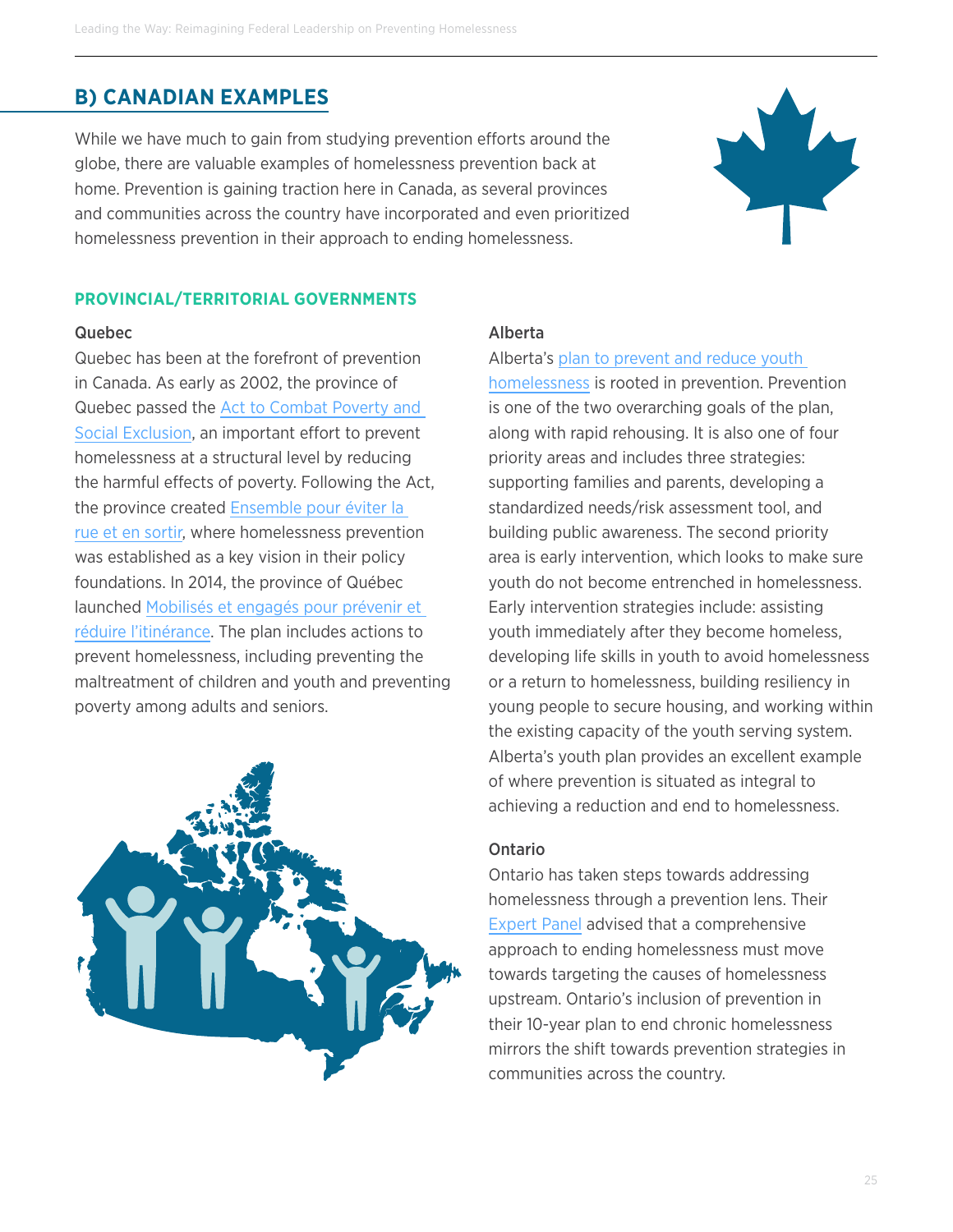#### **COMMUNITY PLANS THAT INCORPORATE PREVENTION**

Communities across Canada have been pushing the prevention agenda for decades. Recently, these efforts have paid off and communities are beginning to prioritize prevention in their plans to reduce and end homelessness. For example, [Yellowknife's 10-Year Plan to End Homelessness](https://www.yellowknife.ca/en/living-here/resources/Homelessness/EVERYONE-IS-HOME---YELLOWKNIFE-10-YEAR-PLAN-TO-END-HOMELESSNESS-FINAL-REPORT-JULY-2017.pdf) provides prevention-oriented progress indicators in its measures to end homelessness. Proposed initiatives include addressing policy and practice barriers that increase the risk of homelessness; increasing access to rent supports and affordable housing by 2017, and introducing a "zero discharge into homelessness policy" for health, corrections, and child protection services by 2020. Likewise, [St. John's](http://homelesshub.ca/sites/default/files/YYT-Community-Plan-2014-2019.pdf) plan to end homelessness incorporates similar prevention strategies, such as integrating public systems to reduce discharging into homelessness, encouraging policy development that reduces homelessness risk, and child, youth, and family services reform to reduce the risk of youth homelessness.

#### Communities in Alberta have been particularly proactive in developing agendas that prioritize homelessness prevention. Below are some notable examples:

#### Medicine Hat

Medicine Hat's success in ending homelessness has positioned the city and Canada as an international leader in innovative solutions to addressing homelessness. Medicine Hat continues to produce positive outcomes with Housing First. In their [2017 progress report,](http://production.mhchs.ca/static/main-site/files/housing-development/Year-7-Progress-Report.pdf) the Medicine Hat Community Housing Society (MHCHS) found that of the participants who enrolled in Housing First in 2009, 75% have successfully completed the program and maintained housing eight years on.

In 2014, the MHCHS incorporated a [shift towards prevention](http://www.mhchs.ca/housing-development/the-plan-end-homelessness/) that works in tandem with the success of Housing First. The MHCHS has implemented several prevention strategies, such as their [rent supplement](http://www.mhchs.ca/programs-services/rent-supplement/) program that is geared toward individuals at-risk of homelessness who are well suited for the private market or who prefer to remain in their current home. The prevention strategies are working. From April 2016 to March 2017, [58% of](http://production.mhchs.ca/static/main-site/files/housing-development/Year-7-Progress-Report.pdf)  [those assessed](http://production.mhchs.ca/static/main-site/files/housing-development/Year-7-Progress-Report.pdf) by MHCHS were assisted with diversion supports and 64 people were assisted with transition and discharge planning. Importantly, the MHCHS found that [88% of individuals seeking services](http://medicinehatnews.com/news/local-news/2017/06/17/homelessness-efforts-will-expand-beyond-the-scope-of-housing-first/) do not require interventions as intensive as Housing First. In fact, through various prevention strategies, households were successfully diverted away from homelessness with less intensive and less costly interventions.

#### **Calgary**

[Calgary's Plan to Prevent and End Youth Homelessness - 2017 Refresh](http://homelesshub.ca/sites/default/files/Youth_Plan_Refresh_2017.pdf) positions prevention as one of its six guiding principles and as one of four key priorities. The Plan sets a target of March 31, 2020 to develop an integrated and unified homelessness prevention response that emphasizes early intervention, awarenessraising, and programs for children, youth, and families. Stakeholders in Calgary recognize that a shift to prevention "may challenge prevailing norms" but that a strategic focus on preventing youth homelessness will be more effective in the long-term than managing homelessness through an emergency response. In order to achieve positive outcomes, the Plan outlines the coordination and integration of homeless-serving systems with provincial and federal government departments and other mainstream services.

#### **Edmonton**

[Edmonton's updated plan](http://endhomelessnessyeg.ca/wp-content/uploads/2017/07/Edmonton-Full-Booklet-web.pdf) to prevent and end homelessness sets out four actions to prevent future homelessness. The updated plan includes specific targets to divert people from entering the homeless-serving system altogether as well as prioritizing systems responses to prevention, including supports for those leaving corrections, health, and the child protection systems. The four prevention actions include: enhancing homelessness prevention and diversion measures to ensure intervention before individuals enter the homeless serving system; increasing and integrating access to mental health, addiction, trauma, and Indigenous wellness supports; increased coordination between systems to mitigate homelessness risk, including reforms to social assistance incomes and rent supplement regulations; and increased public education and awareness about homelessness.